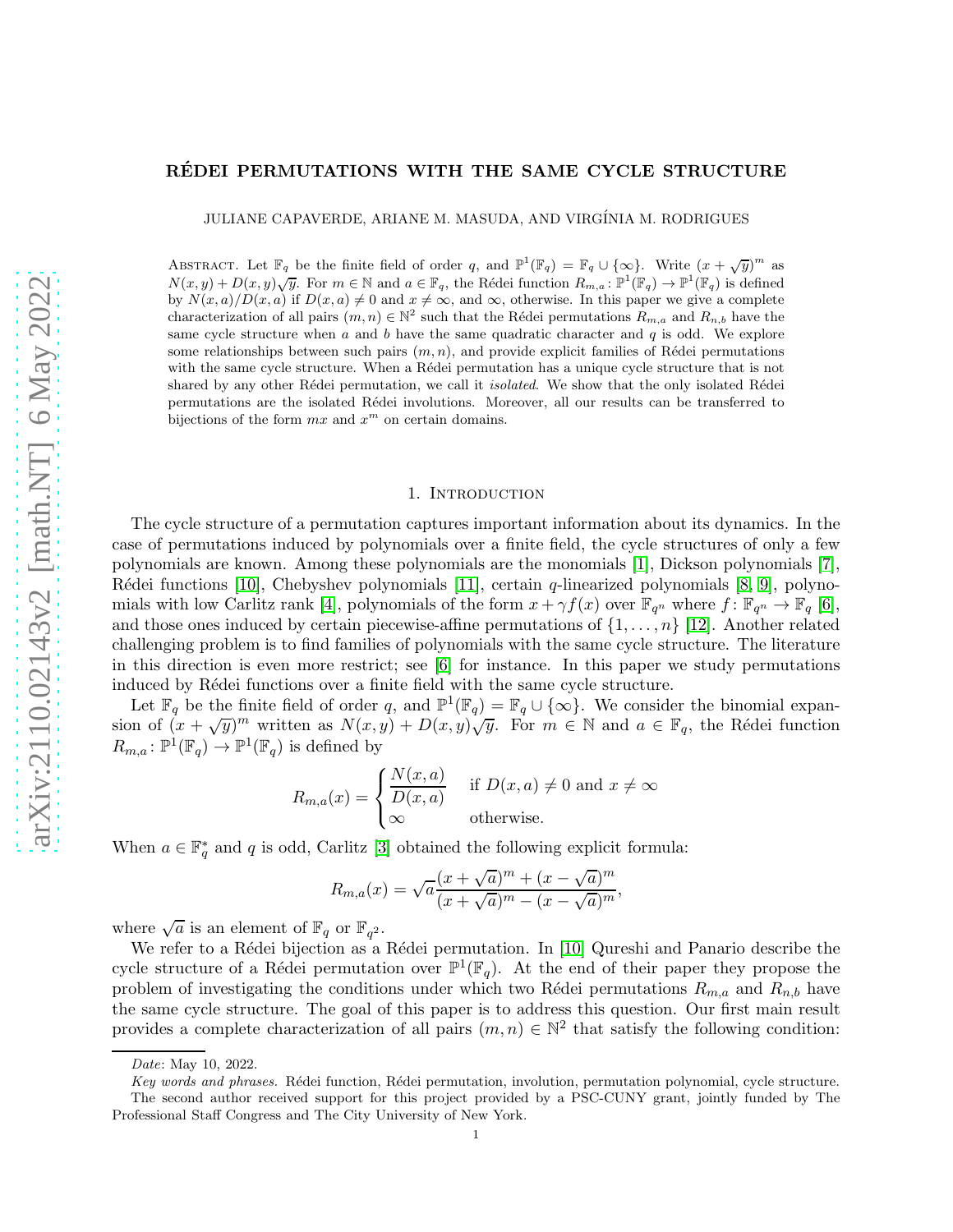$R_{m,a}$  and  $R_{n,b}$  are Rédei permutations with the same cycle structure for some  $a, b \in \mathbb{F}_q$  with  $\chi(a) = \chi(b)$  and q odd. The case  $\chi(a) \neq \chi(b)$  will be addressed in a forthcoming paper. By  $\chi(a)$ , we mean the quadratic character of a, that is,  $\chi(a) = 1$  if a is a square in  $\mathbb{F}_q$ , and  $\chi(a) = -1$ otherwise.

In our recent work [\[2\]](#page-16-10) we investigate Rédei permutations that only decompose into 1- and  $p$ cycles, where  $p$  is 4 or a fixed prime. We note that our results in  $[2]$  do not immediately provide a way of characterizing all Rédei permutations that have the same cycle structure given by 1- and p-cycles, except when  $p = 2$ . In fact, our approach in the present paper is different from the one we used there.

A closer investigation of the pairs  $(m, n)$  that yield Rédei permutations with the same cycle structure reveals some symmetric properties. We explore them, and use an example to illustrate the distribution of such pairs over certain lines, making those properties evident. We also find several explicit families of Rédei permutations with the same cycle structure.

When a Rédei permutation has a unique cycle structure, in the sense that no other Rédei permutation has the same cycle structure, we call it *isolated*. Our second main result shows that the only isolated Rédei permutations are the isolated Rédei involutions. This provides a connection with our previous work. Using results from [\[2\]](#page-16-10), we determine all values of m for which  $R_{m,a}$  is an isolated involution.

We organize this paper as follows. In Section [2](#page-1-0) we present some results that are instrumental in our proofs. Section [3](#page-2-0) contains our two main results. In Section [4](#page-6-0) we show several results that guarantee the existence of certain pairs  $(m, n)$  such that  $R_{m,a}$  and  $R_{n,b}$  have the same cycle structure, and indicate how some of them are related to each other through some symmetries. In Section [5](#page-9-0) we exhibit several families of Rédei permutations with the same cycle structure. In Section [6](#page-15-0) we use a link between Rédei functions  $R_{m,a}$  and functions of the form  $mx$  and  $x^m$  to transfer the results in this paper to these two functions over certain domains.

<span id="page-1-0"></span>From this point on, unless specified otherwise, we will assume that  $q$  is a power of an odd prime,  $a, b \in \mathbb{F}_q^*, \ \chi \in \{-1, 1\}$ , and all other variables are positive integers.

#### 2. THE CYCLE STRUCTURE OF A RÉDEI PERMUTATION

In this section we discuss some known results about Rédei permutations and their cycle structures. In [\[5\]](#page-16-11) Deng obtains the following condition for arbitrary permutations on finite sets to have the same cycle structure.

**Proposition 2.1.** [\[5,](#page-16-11) Lemma 9] Let  $X_1$  and  $X_2$  be finite sets, and  $f_1: X_1 \to X_1$  and  $f_2: X_2 \to X_2$ *be permutations. Then*  $f_1$  *and*  $f_2$  *have the same cycle structure if and only if the numbers of fixed* points of  $f_1^r$  and  $f_2^r$  are the same for every positive integer  $r$ .

In [\[10\]](#page-16-2) Qureshi and Panario describe precisely when a Rédei function induces a permutation on  $\mathbb{P}^1(\mathbb{F}_q)$ . They also give the cycle structure of a Rédei permutation and a formula for the number of fixed points. We denote the order of m modulo d by  $o_d(m)$ , and the Euler function by  $\varphi$ . A cycle decomposition consisting of  $n_1$  fixed points and  $n_{c_i}$  directed  $c_i$ -cycles for  $i = 1, ..., k$  is denoted by  $(n_1 \times {\{\bullet}\}) \oplus \bigoplus_{i=1}^k (n_{c_i} \times \text{Cyc}(c_i))$  where  $\text{Cyc}(c)$  denotes a directed c-cycle.

**Proposition 2.2.** (i) [\[10,](#page-16-2) Corollary 4.7] *The Rédei function*  $R_{m,a}$  *induces* a permutation on  $\mathbb{P}^1(\mathbb{F}_q)$  *if and only if*  $gcd(m, q - \chi(a)) = 1$ *. In this case, the decomposition of*  $R_{m,a}$  *in disjoint cycles is*

$$
((1+\chi(a))\times\{\bullet\})\oplus\bigoplus_{d|q-\chi(a)}\left\{\frac{\varphi(d)}{o_d(m)}\times \operatorname{Cyc}(o_d(m))\right\}.
$$

(ii) [\[10,](#page-16-2) Corollary 4.8] *The number of fixed points of*  $R_{m,a}$  *in*  $\mathbb{P}^1(\mathbb{F}_q)$  *is*  $\gcd(m-1, q-\chi(a))+\chi(a)+1$ *.* 

(iii) [\[10,](#page-16-2) Corollary 4.9] *The number of fixed points in the*  $r<sup>th</sup>$  *iteration of*  $R_{m,a}$  *is* gcd( $m<sup>r</sup> - 1, q \chi(a)$  +  $\chi(a)$  + 1.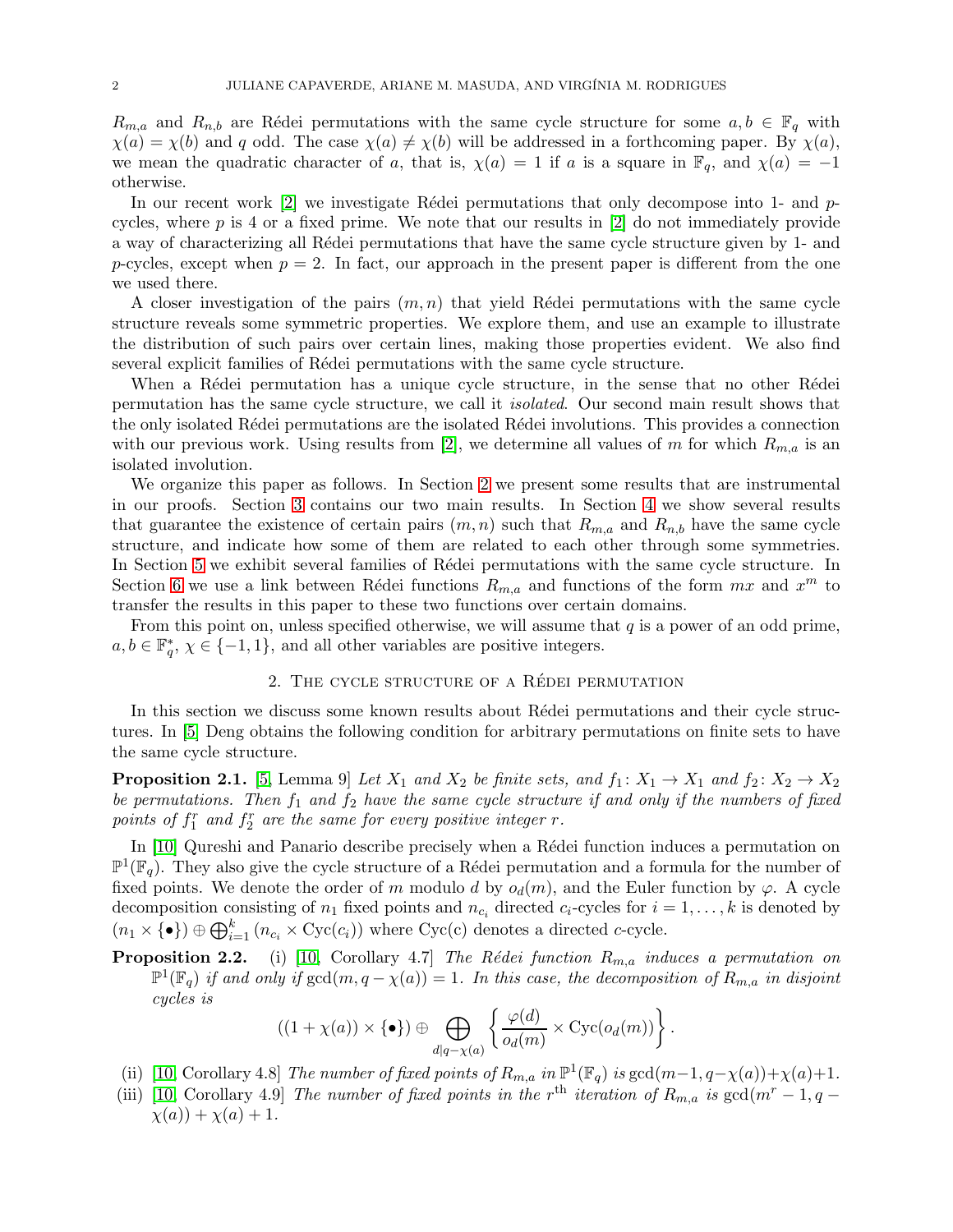By combining the above results, we have the following criterion to determine whether or not two Rédei permutations have the same cycle structure.

**Proposition 2.3.** *Suppose*  $gcd(m, q - \chi(a)) = gcd(n, q - \chi(b)) = 1$ *. Then*  $R_{m,a}$  *and*  $R_{n,b}$  *have the same cycle structure if and only if*  $gcd(m^r - 1, q - \chi(a)) + \chi(a) = gcd(n^r - 1, q - \chi(b)) + \chi(b)$  *for all positive integers* r*.*

## 3. Main results

<span id="page-2-0"></span>We recall that  $R_{m,a}$  permutes  $\mathbb{P}^1(\mathbb{F}_q)$  if and only if  $gcd(m, q - \chi(a)) = 1$ . Since q is odd, it follows that m must be odd. In addition,  $R_{m,a}$  and  $R_{n,a}$  induce the same function if and only if  $m \equiv n \pmod{q - \chi(a)}$ . The permutations  $R_{m,a}$  and  $R_{m,b}$  have the same cycle structure whenever  $\chi(a) = \chi(b)$ , so to ease the notation, we use  $\chi$  to represent this common value, that is,  $\chi \in \{-1, 1\}$ . Let  $S_{\chi}^q$  be the set of all  $(m, n) \in \mathbb{N}^2$  such that  $R_{m,a}$  and  $R_{n,b}$  are Rédei permutations with the

same cycle structure for some  $a, b \in \mathbb{F}_q$  with  $\chi(a) = \chi(b) = \chi$ . Clearly,  $(m, n) \in S^q_\chi$  if and only if  $(n, m) \in S_{\chi}^q$ . In this section we give necessary and sufficient conditions for a pair  $(m, n)$  to belong to  $S_{\chi}^{q'}$ . We observe that  $R_{1,a}$  is the identity function, thus its cycle structure consists of isolated points only. Therefore we may restrict ourselves to the case  $1 < m < n < q - \chi$ .

We start with some auxiliary results that will allow us to prove our first main result. The  $p$ -adic valuation of an integer z is denoted by  $\nu_p(z) = \alpha$  where  $p^{\alpha} \parallel z$ .

<span id="page-2-1"></span>**Lemma 3.1.** *Let* p *be a prime such that*  $p \nmid m$ *, and let*  $\theta = o_p(m)$ *.* 

(i) *If* p *is odd, or if*  $p = 2$  *and*  $\nu_2(m - 1) > 1$ *, then* 

$$
\nu_p(m^r - 1) = \begin{cases} 0 & \text{if } \theta \nmid r \\ \nu_p(m^{\theta} - 1) + \nu_p(t) & \text{if } r = t\theta. \end{cases}
$$

(ii) If  $p = 2$ , then

$$
\nu_2(m^r - 1) = \begin{cases} \nu_2(m - 1) & \text{if } r \text{ is odd} \\ \nu_2(m^2 - 1) + \nu_2(r) - 1 & \text{if } r \text{ is even.} \end{cases}
$$

*Proof.* The result follows from the Lifting the Exponent Lemma.

<span id="page-2-2"></span>**Lemma 3.2.** Let p be a prime such that  $p \nmid m, n$ , and  $\alpha$  be a positive integer. Then  $gcd(m^r-1, p^{\alpha}) =$  $gcd(n^r-1, p^{\alpha})$  *for any positive integer* r *if and only if*  $\theta := o_p(m) = o_p(n)$  *and one of the following conditions holds:*

- $(i)$   $\alpha = 1$ ,
- (ii)  $\alpha > 1$ ,  $p \neq 2$ , and  $gcd(m^{\theta} 1, p^{\alpha}) = gcd(n^{\theta} 1, p^{\alpha})$ , (iii)  $\alpha > 1$ ,  $p = 2$ ,  $\nu_2(m - 1) > 1$ , and  $\gcd(m - 1, 2^{\alpha}) = \gcd(n - 1, 2^{\alpha})$ , (iv)  $\alpha > 1$ ,  $p = 2$ ,  $\nu_2(m - 1) = 1$ , and  $\gcd(m^j - 1, 2^{\alpha}) = \gcd(n^j - 1, 2^{\alpha})$  for  $j \in \{1, 2\}$ .

*Proof.* The result follows from Lemma [3.1.](#page-2-1) □

We are now ready to state our first main result.

<span id="page-2-3"></span>**Theorem 3.3.** Suppose  $q - \chi = p_1^{\alpha_1} \cdots p_t^{\alpha_t}$  is the prime factorization of  $q - \chi$ , m is coprime with  $q - \chi$ , and  $\theta_i = o_{p_i}(m)$ . Then  $(m, n) \in S^q_\chi$  if and only if  $n = m + k(q - \chi)/d$ , where d is a proper *divisor of*  $q - \chi$  *and* k *is an integer, and for each*  $p_i$  *that divides* d *the following conditions hold:* 

(i)  $p_i \nmid n$  and  $o_{p_i}(n) = \theta_i$ , (ii)  $\gcd(m^{\theta_i} - 1, p_i^{\alpha_i}) = \gcd(n^{\theta_i} - 1, p_i^{\alpha_i}).$ (iii) *If*  $p_i = 2$ ,  $\alpha_i > 1$  *and*  $\nu_2(m-1) = 1$ , *then*  $\gcd(m^2 - 1, 2^{\alpha_i}) = \gcd(n^2 - 1, 2^{\alpha_i})$ .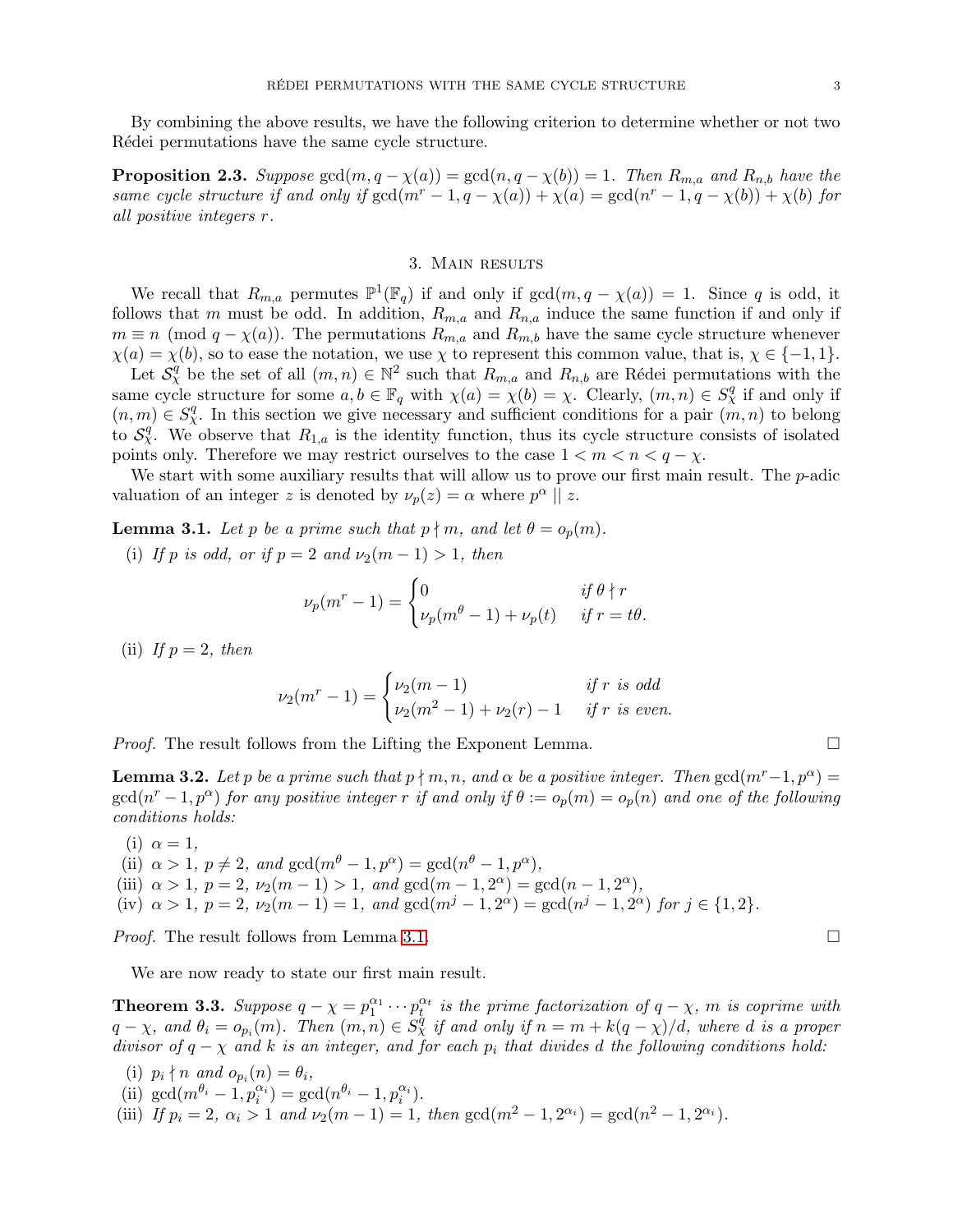|  | $gcd(n^4-1,25)$   k n |  | $\gcd(n^4-1)$ |
|--|-----------------------|--|---------------|
|  |                       |  |               |
|  |                       |  |               |

TABLE 1. Calculations for  $d = 5$  and each possible value of k.

<span id="page-3-2"></span>*Proof.* Suppose  $(m, n) \in S_{\chi}^q$ . Then  $gcd(n, q - \chi) = 1$ , and in particular  $p_i \nmid n$ . Write  $gcd(n - \chi)$  $m, q - \chi$ ) =  $(q - \chi)/d$ . Since  $n - m = (n - 1) - (m - 1)$ , it follows that  $n - m$  is divisible by  $\gcd(m-1, q-\chi) = \gcd(n-1, q-\chi) \geq 2$ , hence d is a proper divisor of  $q-\chi$ . Thus  $n = m+k(q-\chi)/d$ for some integer k. Since  $gcd(m^r - 1, q - \chi) = gcd(n^r - 1, q - \chi)$  for any positive integer r, we obtain that  $gcd(m^r-1, p_i^{\alpha_i}) = gcd(n^r-1, p_i^{\alpha_i})$ , hence the remaining conditions must hold.

Conversely, assume  $n = m + k(q - \chi)/d$  with d satisfying the conditions. We need to show that  $gcd(m^r-1,q-\chi) = gcd(n^r-1,q-\chi)$  for any positive integer r. If  $p_i \nmid d$ , then  $p_i^{\alpha_i} \mid k(q-\chi)/d$ , which implies that  $gcd(m^r - 1, p_i^{\alpha_i}) = gcd(n^r - 1, p_i^{\alpha_i})$ . Since

$$
\gcd(u, q - \chi) = \prod_{i=1}^t \gcd(u, p_i^{\alpha_i}),
$$

it remains to show that

$$
\gcd(m^r - 1, p_i^{\alpha_i}) = \gcd(n^r - 1, p_i^{\alpha_i})
$$

for any positive integer r and each i such that  $p_i | d$ , which follows from Lemma [3.2.](#page-2-2)

<span id="page-3-1"></span>**Remark 3.4.** When  $\alpha_i = 1$ , Condition (ii) is always satisfied and Condition (iii) does not apply. When  $\nu_{p_i}(d) < \alpha_i$ , Condition (i) is always satisfied.

**Remark 3.5.** When the divisor d in Theorem [3.3](#page-2-3) is 1, it follows that  $m \equiv n \pmod{q - \chi}$ , hence  $R_{m,a}$  and  $R_{n,a}$  induce the same permutation.

<span id="page-3-0"></span>**Remark 3.6.** Assume  $1 < m < n < q - \chi$ . Then  $0 < n - m < q - \chi$ . By taking a proper divisor d of  $q - \chi$  such that  $gcd(n - m, q - \chi) = (q - \chi)/d$ , it follows that  $n = m + k(q - \chi)/d$  with  $0 < k < d$ and  $gcd(k, d) = 1$ .

<span id="page-3-3"></span>**Remark 3.7.** When  $\nu_2(q - \chi) = 1$ , we observe that  $\gcd(m + (q - \chi)/2, q - \chi) \neq 1$ , so  $R_{m+(q-\chi)/2,a}$ does not permute  $\mathbb{P}^1(\mathbb{F}_q)$  for any  $a \in \mathbb{F}_q$  with  $\chi(a) = \chi$ . Suppose  $\alpha = \nu_2(q - \chi) > 1$  and  $gcd(m, q - \chi) = 1$ . Then  $(m, m + (q - \chi)/2) \in S_{\chi}^q$  if and only if  $m \not\equiv 1 \pmod{2^{\alpha-1}}$ .

<span id="page-3-4"></span>**Example 3.8.** Let  $q = 49$ . We apply Theorem [3.3](#page-2-3) to find all Rédei permutations with the same cycle structures for a fixed quadratic character  $\chi$ . We only consider  $R_{m,a}$  with  $1 < m < q - \chi$ .

First, let  $\chi = -1$ . Then  $q - \chi = 50 = 2 \cdot 5^2$ . There are  $\varphi(50) = 20$  values of m for which  $R_{m,a}$  is a permutation. Disregarding  $m = 1$ , which gives the identity map, those values are 3, 7, 9, 11, 13, 17, 19, 21, 23, 27, 29, 31, 33, 37, 39, 41, 43, 47, and 49. By Remark [3.6,](#page-3-0) for each m we consider  $m + k \cdot 50/d$ , with  $d \in \{2, 5, 10, 25\}$ ,  $0 < k < d$  and  $gcd(k, d) = 1$ . Note that  $50/d$  is odd for any even divisor d, hence  $m + k \cdot 50/d$  is even, and so it does not yield a permutation. We observe that in this case Condition (i) in Theorem [3.3](#page-2-3) is violated by any such  $d$ . Thus, it is enough to consider  $d \in \{5, 25\}.$ 

We start with  $m = 3$ . We have  $o_5(3) = 4$  and  $gcd(3^4-1, 25) = 5$ . When  $d = 5$ , Remark [3.4](#page-3-1) implies that we only need to check Condition (ii) with  $p_i = 5$ . When  $d = 25$ , we check Conditions (i) and (ii) for  $p_i = 5$ . The calculations corresponding to each possible value of k for  $d = 5$  and 25 are in Tables [1](#page-3-2) and [2,](#page-4-0) respectively. The result is that the permutations  $R_{m,a}$  with  $m \in \{3, 13, 17, 23, 27, 33, 37, 47\}$ and  $\chi(a) = -1$  have the same cycle structure.

Next we consider  $m = 7$ , with  $o_5(7) = 4$ . Since the values of  $7 + k \cdot 50/d$  for  $d = 5$  are 17, 27, 37, and 47, and the permutations given by these values have the same cycle structure than the one induced by  $m = 3$ , we can skip  $d = 5$ . For  $d = 25$ , the only value of n for which Conditions (i) and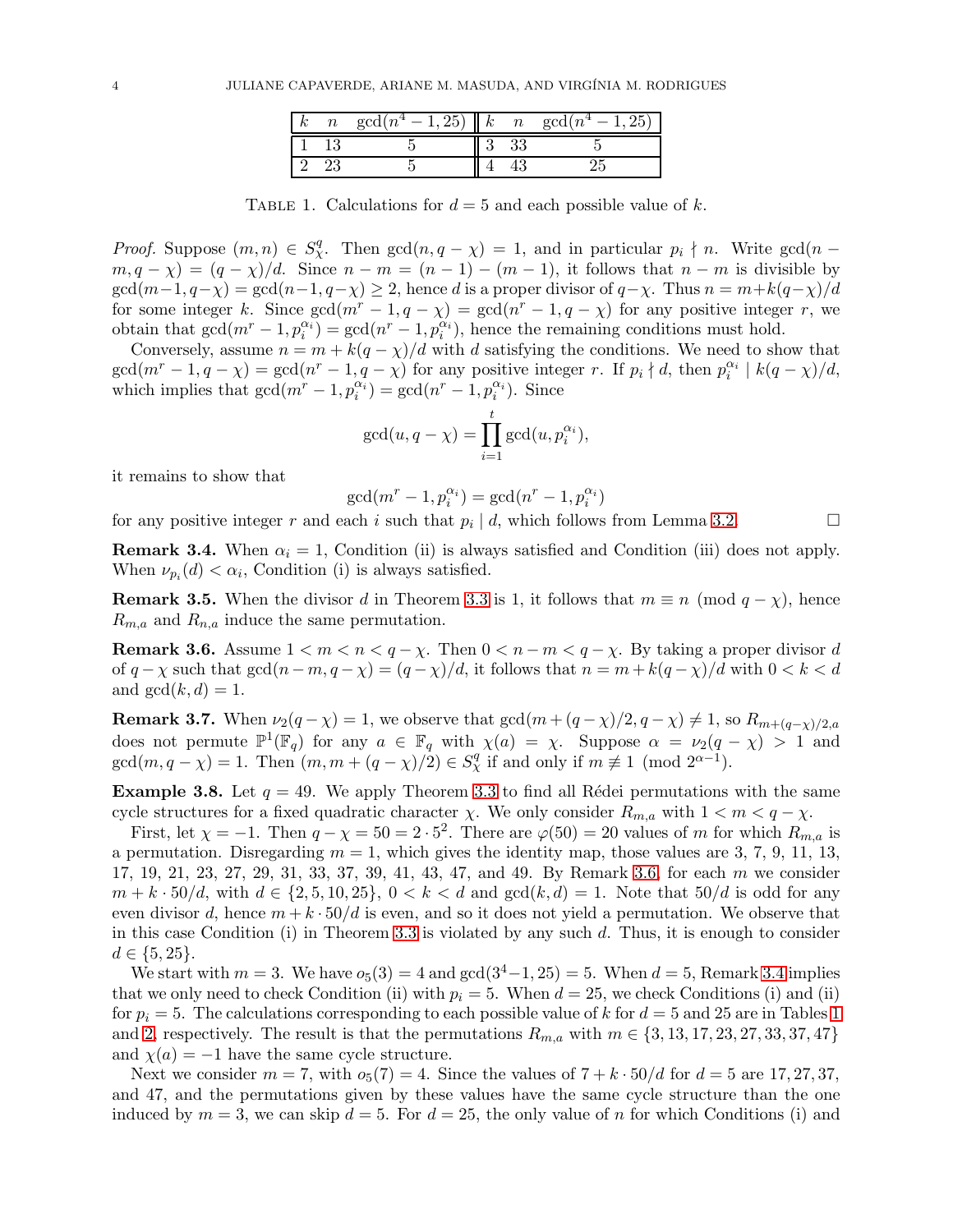#### RÉDEI PERMUTATIONS WITH THE SAME CYCLE STRUCTURE 5

<span id="page-4-0"></span>

| $\boldsymbol{k}$ | $\, n$         | $5 \nmid n$ ? | $o_5(n)$       | $\gcd(n^4)$<br>$-1, 25$ | $\boldsymbol{k}$ | $\, n$ | $5 \nmid n$ ?          | $o_5(n)$       | $gcd(n^4 - 1, 25)$ |
|------------------|----------------|---------------|----------------|-------------------------|------------------|--------|------------------------|----------------|--------------------|
|                  | $\overline{5}$ | $\mathbf{n}$  |                |                         | 13               | 29     | yes                    | $\overline{2}$ |                    |
| $\overline{2}$   | 7              | yes           | 4              | 25                      | 14               | 31     | yes                    |                |                    |
| 3                | 9              | yes           | $\overline{2}$ |                         | 16               | 35     | $\mathbf{n}\mathbf{o}$ |                |                    |
| 4                | 11             | yes           |                |                         | 17               | 37     | yes                    | 4              | 5                  |
| 6                | 15             | no            |                |                         | 18               | 39     | yes                    | $\overline{2}$ |                    |
|                  | 17             | yes           | 4              | 5                       | 19               | 41     | yes                    |                |                    |
| $8\,$            | 19             | yes           | $\overline{2}$ |                         | 21               | 45     | no                     |                |                    |
| 9                | 21             | yes           |                |                         | 22               | 47     | yes                    | 4              | $\overline{5}$     |
| 11               | 25             | no            |                |                         | 23               | 49     | yes                    | $\overline{2}$ |                    |
| 12               | 27             | yes           | 4              | $\overline{5}$          | 24               | 1      | yes                    |                |                    |

TABLE 2. Calculations for  $d = 25$  and each possible value of k.

(ii) are satisfied is  $n = 43$  with  $k = 18$ . Since  $o_5(7) = o_5(3)$ , no further calculations are necessary, as the orders and the gcds are in the tables.

For  $m = 9$ , we have  $o_5(9) = 2$  and  $gcd(9^2 - 1, 25) = 5$ , and we first consider  $d = 5$ . The values of  $n = 9 + k \cdot 50/d$  are 19, 29, 39, and 49, and we have  $gcd(n^2 - 1, 25) = 5$  for  $n = 19, 29, 39$ , and  $gcd(49^2 - 1, 25) = 25$ . We observe that these are the only values of n for which the order modulo 5 is 2, thus we may disregard  $d = 25$ , and we conclude that the Rédei permutations with  $m \in \{9, 19, 29, 39\}$  and  $\chi = -1$  have the same cycle structure.

For  $m = 11$ , we have  $o_5(11) = 1$  and  $gcd(11-1, 25) = 5$ . Similarly to the case  $m = 9$ , for  $d = 5$  we obtain three values of n for which the cycle structure is the same as  $R_{11,a}$ , namely  $n \in \{21,31,41\}$ , and  $d = 25$  gives no other value.

Having exhausted all the possibilities, we conclude that there are five distinct cycle structures among the nontrivial Rédei permutations over  $\mathbb{P}^1(\mathbb{F}_{49})$  with  $\chi = -1$ , given by m in the following sets: {3, 13, 17, 23, 27, 33, 37, 47}, {7, 43}, {9, 19, 29, 39}, {11, 21, 31, 41}, and {49}.

Now we consider  $\chi = 1$ . In this case,  $q - \chi = 48 = 2^4 \cdot 3$ . The values of m for which  $R_{m,a}$  is a nontrivial permutation are 5, 7, 11, 13, 17, 19, 23, 25, 29, 31, 35, 37, 41, 43, and 47. For  $d = 2$ , by Remark [3.7](#page-3-3) we have  $(m, m + 24) \in S_1^{49}$  if and only if  $m \not\equiv 1 \pmod{8}$ . Thus  $(5, 29)$ ,  $(7, 31)$ ,  $(11, 35)$ , (13, 37), (19, 43), and (23, 47)  $\in S_1^{49}$ . The other divisors of  $q - \chi = 48$  do not produce any other pair. Therefore there are nine distinct cycle structures among the nontrivial Rédei permutations with  $\chi = 1$ .

We summarize our findings in Table [3](#page-5-0) by listing all Rédei permutations over  $\mathbb{P}^1(\mathbb{F}_{49})$  along with their cycle structures. Note that the permutations with a unique cycle structure only have cycles of length 1 or 2. This is no coincidence, as we show later in this section (Corollary [3.10\)](#page-5-1).

We observe that for  $q = 47$  and  $\chi = -1$  the values of m for which  $R_{m,a}$  is a permutation and those with identical cycle structure are the same as for  $q = 49$  and  $\chi = 1$ , since  $q - \chi = 48$  in both cases. In other words,  $S_{-1}^{47} = S_1^{49}$ . However, the permutations on  $\mathbb{P}^1(\mathbb{F}_{47})$  have two fixed points less than the corresponding ones on  $\mathbb{P}^1(\mathbb{F}_{49})$ .  $\diamond$ 

The next result shows that if  $\rho := o_{q-\chi}(m) > 2$ , then the pair  $(m, m^{\ell})$  is in  $S_{\chi}^{q}$  for any  $\ell$  coprime with  $\rho$ . We observe that if  $\rho > 2$  and  $1 < \ell < \rho$ , then  $m^{\ell} \not\equiv m \pmod{q - \chi}$ , thus  $R_{m,a}$  and  $R_{m^{\ell},a}$ are distinct Rédei permutations with the same cycle structure. In particular,  $R_{m\rho-1,a}$  is the inverse of  $R_{m,a}$ .

# <span id="page-4-1"></span>**Proposition 3.9.** *If*  $\rho = o_{q-\chi}(m) > 2$ , then  $(m, m^{\ell}) \in S_{\chi}^q$  for any integer  $\ell$  coprime with  $\rho$ .

*Proof.* Let p be a prime divisor of  $q - \chi$  and  $\alpha = \nu_p(q - \chi)$ , and let  $\theta = o_p(m)$ . Since  $\theta$  and  $\ell$  are coprime, it follows that  $o_p(m^{\ell}) = \theta$ . By Lemma [3.1,](#page-2-1) it suffices to show that  $gcd((m^{\ell})^r - 1, p^{\alpha}) =$  $gcd(m^r-1, p^{\alpha})$  for  $r = \theta$ ; in addition, when  $p = 2$ , the identity also needs to be verified for  $r = 2$ .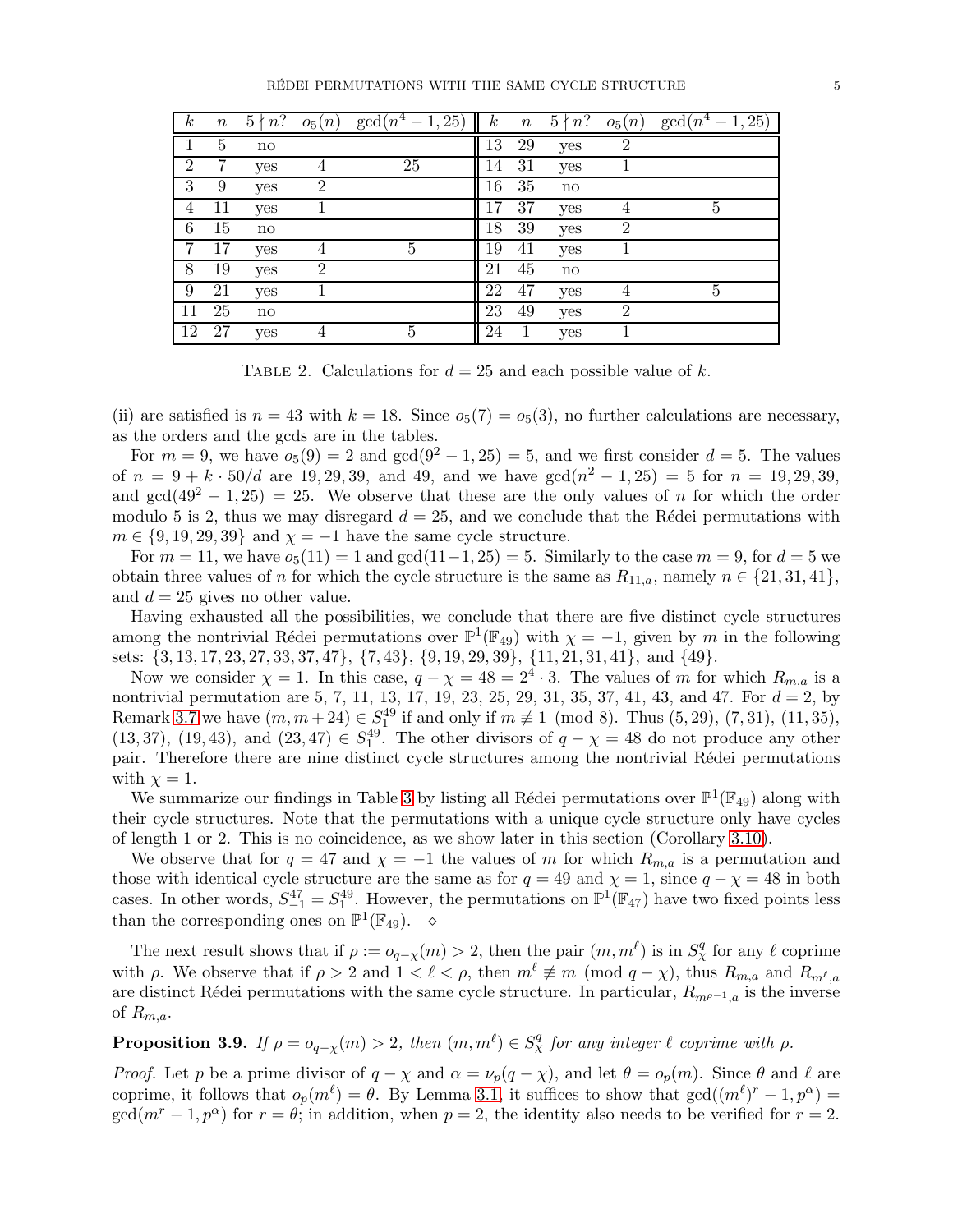<span id="page-5-0"></span>

| $\chi(a)$    | m                             | Cycle Structure                                                                             |
|--------------|-------------------------------|---------------------------------------------------------------------------------------------|
| $-1$         | 1                             | $50 \times \{\bullet\}$                                                                     |
| $-1$         | 3, 13, 17, 23, 27, 33, 37, 47 | $(2 \times \{\bullet\}) \oplus (2 \times \text{Cyc}(4)) \oplus (2 \times \text{Cyc}(20))$   |
| $-1$         | 7,43                          | $(2 \times \{\bullet\}) \oplus (\overline{12 \times \text{Cyc}(4)})$                        |
| $-1\,$       | 9, 19, 29, 39                 | $(2 \times \{\bullet\}) \oplus (4 \times \text{Cyc}(2)) \oplus (4 \times \text{Cyc}(10))$   |
| $-1$         | 11, 21, 31, 41                | $(10 \times \{\bullet\}) \oplus (8 \times \overline{\mathrm{Cyc}}(5))$                      |
| $-1$         | 49                            | $(2 \times \{\bullet\}) \oplus (24 \times \text{Cyc}(2))$                                   |
| $\mathbf{1}$ | 1                             | $50 \times \{\bullet\}$                                                                     |
| 1            | 5,29                          | $(6 \times \{\bullet\}) \oplus (10 \times \text{Cyc}(2)) \oplus (6 \times \text{Cyc}(4))$   |
| 1            | 7,31                          | $(8 \times \{\bullet\}) \oplus (21 \times \text{Cyc}(2))$                                   |
| $\mathbf{1}$ | 11, 35                        | $(4 \times \{ \bullet \}) \oplus (11 \times \text{Cyc}(2)) \oplus (6 \times \text{Cyc}(4))$ |
| 1            | 13,37                         | $(14 \times \{\bullet\}) \oplus (6 \times \text{Cyc}(2)) \oplus (6 \times \text{Cyc}(4))$   |
| $\mathbf{1}$ | 17                            | $(18 \times \{\bullet\}) \oplus (16 \times \text{Cyc}(2))$                                  |
| $\mathbf{1}$ | 19,43                         | $(8 \times \{ \bullet \}) \oplus (9 \times \text{Cyc}(2)) \oplus (6 \times \text{Cyc}(4))$  |
| $\mathbf{1}$ | 23, 47                        | $(4 \times \{\bullet\}) \oplus (23 \times \text{Cyc}(2))$                                   |
| $\mathbf{1}$ | 25                            | $(26 \times \{\bullet\}) \oplus (12 \times \text{Cyc}(2))$                                  |
| 1            | 41                            | $(10 \times \{\bullet\}) \oplus (20 \times \text{Cyc}(2))$                                  |

TABLE 3. All Rédei permutations  $R_{m,a}$  over  $\mathbb{P}^1(\mathbb{F}_{49})$ , with  $1 \leq m < 49 - \chi(a)$ , grouped by their cycle structures.

Let  $\beta = \nu_p(m^{\theta} - 1)$ . Write  $m^{\theta} - 1 = kp^{\beta}$ , for some integer k with  $p \nmid k$ . Then

$$
(m^{\ell})^{\theta} = (1 + kp^{\beta})^{\ell}
$$
  
= 
$$
\sum_{i=0}^{\ell} {\ell \choose i} k^{i} p^{i\beta}
$$
  
= 
$$
1 + p^{\beta} \left(\ell k + \sum_{i=2}^{\ell} {\ell \choose i} k^{i} p^{(i-1)\beta}\right).
$$

Clearly, p divides the summation in the last expression. If  $p \nmid \ell$ , then  $\nu_p((m^{\ell})^{\theta} - 1) = \beta$ . If  $p \mid \ell$ , then  $p \nmid \rho$ , which implies that  $o_{p^{\alpha}}(m) = \theta$ . Hence  $\alpha \leq \beta \leq \nu_p((m^{\ell})^{\theta} - 1)$ . In both cases we conclude that  $gcd((m^{\ell})^{\theta} - 1, p^{\alpha}) = gcd(m^{\theta} - 1, p^{\alpha})$ . When  $p = 2$ , the same reasoning shows that  $gcd((m^{\ell})^2 - 1, p^{\alpha}) = gcd(m^2 - 1, p^{\alpha}).$ 

We say that a Rédei permutation  $R_{m,a}$  is *isolated* if  $m \equiv n \pmod{q - \chi}$  for all pairs  $(m, n) \in S_{\chi}^q$ , that is, there is no distinct Rédei permutation with the same cycle structure. Proposition [3.9](#page-4-1) shows that if  $R_{m,a}$  is isolated, then  $o_{q-\chi}(m)$  is either 1 or 2, in which cases  $R_{m,a}$  is the identity map or an involution, respectively. An involution is a permutation that only decomposes into cycles of length 1 or 2. It follows that  $R_{m,a}$  is an involution if and only if  $m^2 \equiv 1 \pmod{q-\chi}$ . This shows our second main result.

#### <span id="page-5-1"></span>Corollary 3.10. The only isolated Rédei permutations are the isolated Rédei involutions.

If  $R_{m,a}$  is an involution, then it may or may not be isolated. In [\[2\]](#page-16-10) the authors give a complete description of Rédei involutions and their cycle structures. In this case, a cycle structure is completely determined by the number of fixed points. It turns out that a Rédei involution either is isolated or has a cycle structure that is shared by exactly one other Rédei involution. The next result follows from Propositions 4 and 5 in  $[2]$ . It establishes when a Rédei involution with a prescribed cycle structure exists, and if it does, it gives the values of m explicitly.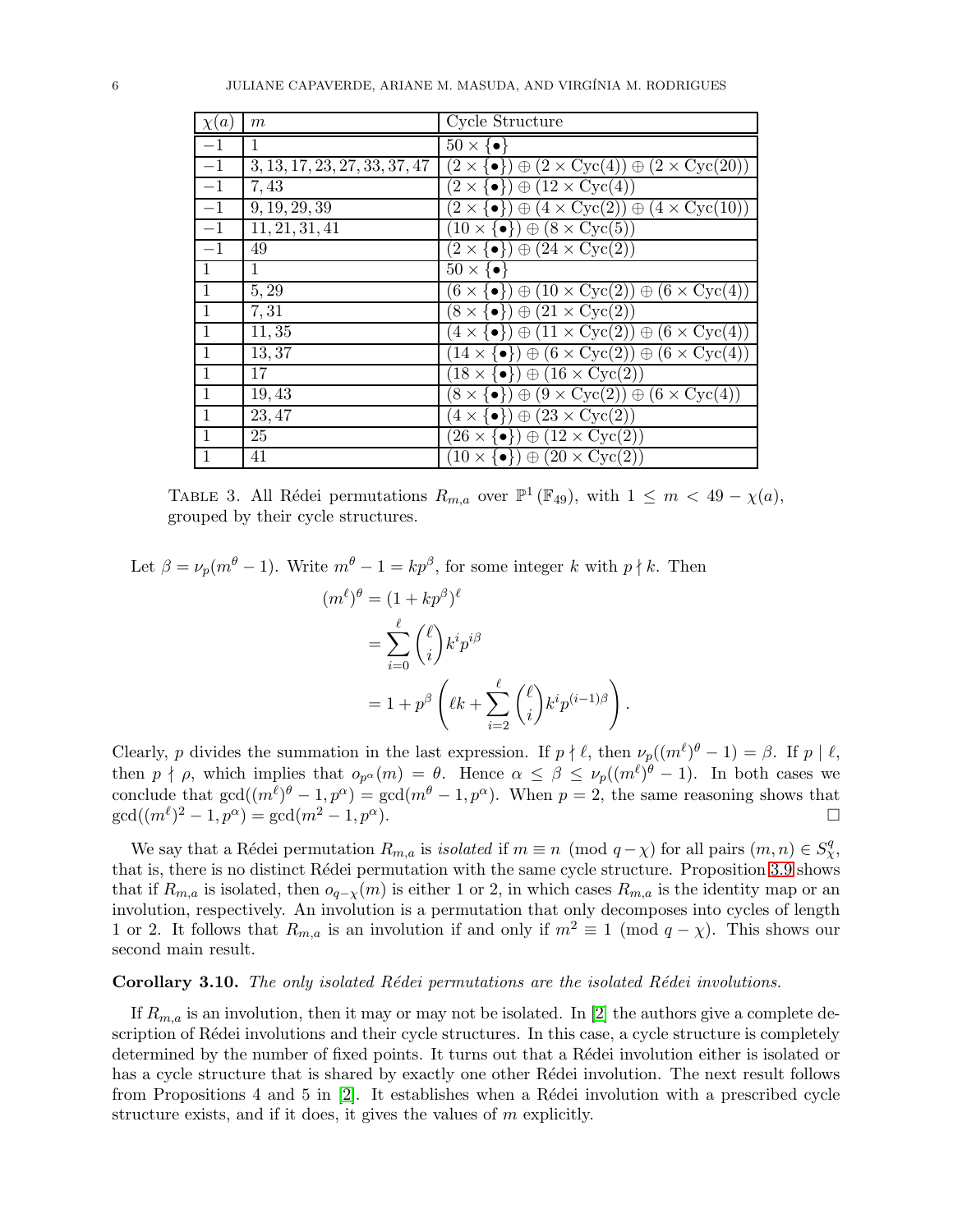<span id="page-6-1"></span>**Proposition 3.11.** Let  $q - \chi = 2^{\alpha_0} p_1^{\alpha_1} \cdots p_r^{\alpha_r}$  be the prime factorization of  $q - \chi$ , and  $d =$  $2^{\beta_0}p_1^{\beta_1}\cdots p_r^{\beta_r}$  be a proper divisor of  $q-\chi$ . Then there exists a Rédei involution  $R_{m,a}$  with  $d+\chi+1$ *fixed points over*  $\mathbb{P}^1(\mathbb{F}_q)$  *if and only if*  $\beta_i \in \{0, \alpha_i\}$  *for*  $1 \leq i \leq r$  *and one of the following situations occurs:*

(i)  $\beta_0 \in {\alpha_0-1, \alpha_0}$  *and*  $\beta_0 \geq 1$ *. In this case,*  $R_{m,a}$  *is isolated and*  $m \equiv k(q-\chi)/d-1 \pmod{q-\chi}$ *for*

$$
k = \begin{cases} \left(\frac{q-\chi}{2d}\right)^{\varphi(d)-1} + \frac{d}{2} & \text{if } \beta_0 = \alpha_0 - 1\\ 2\left(\frac{q-\chi}{d}\right)^{\varphi(d)-1} & \text{if } \beta_0 = \alpha_0 \end{cases}
$$

*with* k *reduced modulo* d*.*

(ii)  $\alpha_0 \geq 3$  *and*  $\beta_0 = 1$ *. In this case,*  $(m, n) \in S_\chi^q$  *where*  $m$  *or*  $n \equiv k(q - \chi)/d - 1$  (mod  $q - \chi$ ) for

$$
k = \left(\frac{q-\chi}{2d}\right)^{\varphi(d)-1}
$$

with k reduced modulo d, and  $m \equiv n + (q - \chi)/2 \pmod{q - \chi}$ . Moreover, if  $(m, \ell) \in S^q_\chi$ , then  $\ell \equiv m \text{ or } n \pmod{q-\chi}.$ 

As a consequence of Corollary [3.10](#page-5-1) and Proposition [3.11](#page-6-1) we have the following.

**Proposition 3.12.** Let  $q - \chi = 2^{\alpha_0} p_1^{\alpha_1} \cdots p_{r_1}^{\alpha_r}$  be the prime factorization of  $q - \chi$  and M be the *number of isolated Rédei permutations over*  $\mathbb{P}^1(\mathbb{F}_q)$ . Then

$$
M = \begin{cases} 2^r & \text{if } \alpha_0 = 1 \\ 2^{r+1} & \text{otherwise.} \end{cases}
$$

4. SYMMETRIES IN  $S_{\chi}^q$ 

<span id="page-6-0"></span>In this section we present alternative ways for generating pairs in  $S_{\chi}^{q}$ . We also show the relationship between several pairs in this set. Some results guarantee the existence of a pair based on the existence of another pair. These results shed light on the structure of  $S_{\chi}^q$ , particularly on the distribution of the pairs, as we show in Example [4.6.](#page-8-0)

<span id="page-6-2"></span>**Proposition 4.1.** Suppose  $q - \chi = p_1^{\alpha_1} \cdots p_r^{\alpha_r}$  is the prime factorization of  $q - \chi$  and d is a proper divisor of  $q - \chi$ . If  $(m, n) \in S_{\chi}^q$ , then  $(m + k(q - \chi)/d, n + k(q - \chi)/d) \in S_{\chi}^q$  if and only if for each *prime divisor* p<sup>i</sup> *of* d *the following conditions hold:*

(i) 
$$
p_i \nmid m + k(q - \chi)/d, n + k(q - \chi)/d
$$
 and  $\theta_i := o_{p_i}(m + k(q - \chi)/d) = o_{p_i}(n + k(q - \chi)/d)$ ,

(ii) 
$$
\gcd((m+k(q-\chi)/d)^{\theta_i}-1, p_i^{\alpha_i}) = \gcd((n+k(q-\chi)/d)^{\theta_i}-1, p_i^{\alpha_i}).
$$

(iii) *If*  $p_i = 2$ ,  $\alpha_i > 1$  and  $\nu_2((m + k(q - \chi)/d) - 1) = 1$ , then  $\gcd((m + k(q - \chi)/d)^2 - 1, 2^{\alpha_i}) =$  $gcd((n + k(q - \chi)/d)^2 - 1, 2^{\alpha_i}).$ 

*Proof.* Since  $gcd(m^r - 1, q - \chi) = gcd(n^r - 1, q - \chi)$  for any positive integer r, if  $p_i \nmid d$  we have  $\gcd((m+k(q-\chi)/d)^r-1,p_i^{\alpha_i})=\gcd(m^r-1,p_i^{\alpha_i})=\gcd(n^r-1,p_i^{\alpha_i})=\gcd((n+k(q-\chi)/d)^r-1,p_i^{\alpha_i}).$ If  $p_i | d$ , then by Lemma [3.2](#page-2-2) gcd $((m + k(q - \chi)/d)^r - 1, p_i^{\alpha_i}) = \gcd((n + k(q - \chi)/d)^r - 1, p_i^{\alpha_i})$  if and only if the conditions are satisfied.  $\square$ 

The next result is a special case of Proposition [4.1](#page-6-2) for d prime. We add some assumptions to obtain more explicit conditions.

<span id="page-6-3"></span>**Corollary 4.2.** Let p be a prime such that  $\alpha = \nu_p(q - \chi) > 1$ . If  $(m, n) \in S^q_\chi$  and  $\nu_p(m - 1) > 0$ , *then*  $(m + (q - \chi)/p, n + (q - \chi)/p) \in S_{\chi}^q$  *if and only if one of the following conditions holds:* (i)  $\nu_n(m-1) \neq \alpha - 1$ ,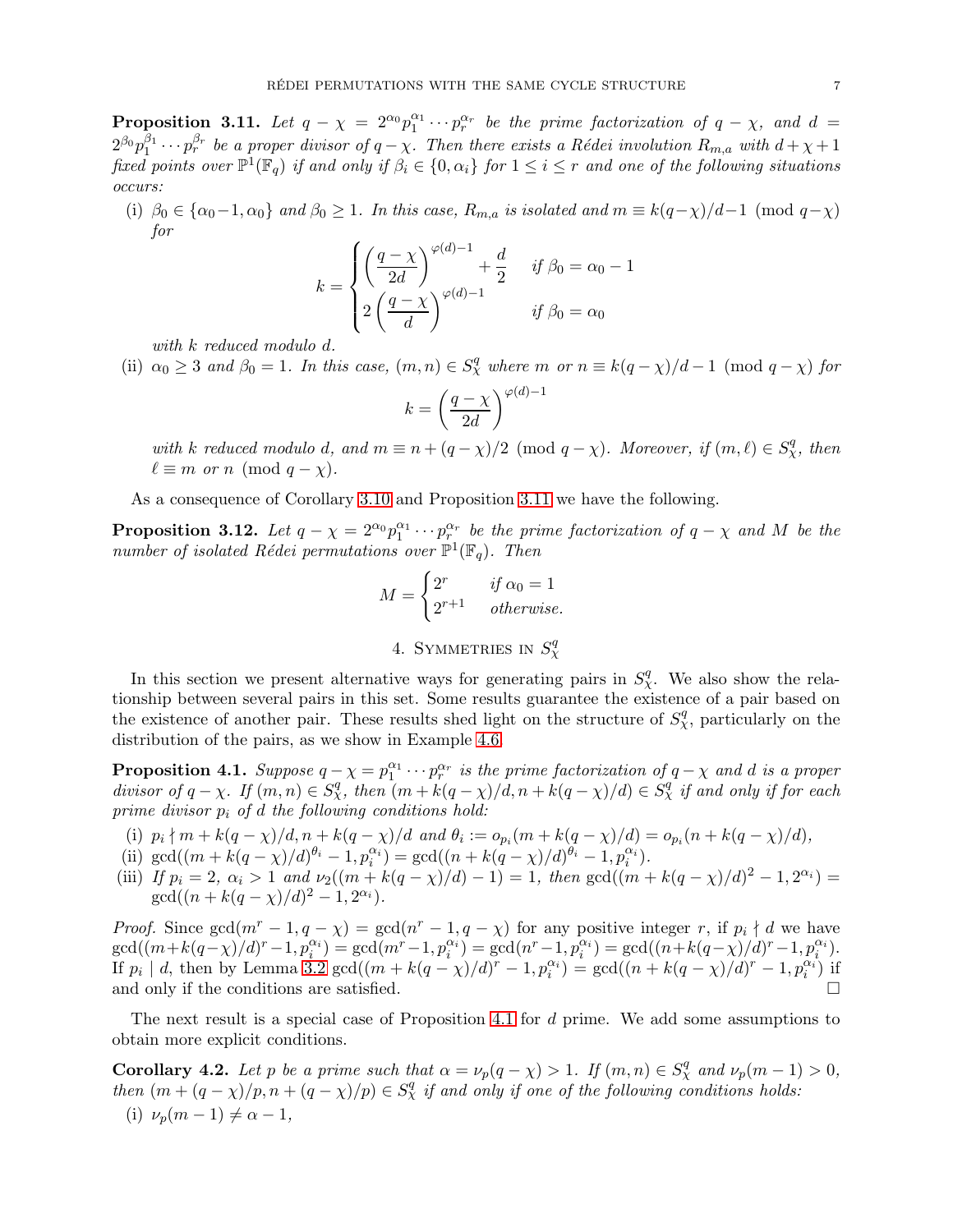(ii)  $\frac{m-1}{p^{\alpha-1}}$  and  $\frac{n-1}{p^{\alpha-1}}$  are either both or none congruent to  $-\frac{q-\chi}{p^{\alpha}}$  $\frac{\lambda}{p^{\alpha}}$  *modulo* p.

*Proof.* Let  $\beta = \nu_p(m-1)$ . Since  $\beta > 0$ , it follows that  $o_p(m) = 1$ . If  $\beta \neq \alpha - 1$ , then

$$
\nu_p\left(m+\frac{q-\chi}{p}-1\right) = \begin{cases} \beta & \text{if } \beta < \alpha-1\\ \alpha-1 & \text{if } \beta > \alpha-1. \end{cases}
$$

The same identities hold for  $\nu_p(n + (q - \chi)/p)$ . When  $\beta = \alpha - 1$ , let  $k = \frac{m-1}{n^{\alpha-1}}$  $\frac{n-1}{p^{\alpha-1}}, s = \frac{n-1}{p^{\alpha-1}}$  $\frac{1}{p^{\alpha-1}}$  and  $\ell = \frac{q - \chi}{\chi}$  $\frac{-x}{p^{\alpha}}$ . Then  $m + (q - x)/p - 1 = p^{\alpha - 1}(k + \ell)$  and  $n + (q - x)/p - 1 = p^{\alpha - 1}(s + \ell)$ . Thus the equality of the gcds of Proposition [4.1\(](#page-6-2)ii) holds with  $\theta = 1$  if and only if either p divides both  $k + \ell$ and  $s + \ell$  or p divides neither one.

The next corollary is yet another specialization of Proposition [4.1](#page-6-2) to  $d = 2$ , or Corollary [4.2](#page-6-3) to  $p = 2$ . As pointed out earlier, we must have  $\nu_2(q - \chi) > 1$  and  $\nu_2(m-1) > 0$ , thus the assumptions of Corollary [4.2](#page-6-3) are not restrictive in this case. This result allows us to limit the values of  $m$  when searching for Rédei permutations with the same cycle structure.

**Corollary 4.3.** Suppose  $\nu_2(q - \chi) > 1$ . Then  $(m, n) \in S^q_\chi$  if and only if  $(m + (q - \chi)/2, n + (q - \chi)/2)$ .  $(\chi)/2) \in S_{\chi}^{q}$ .

*Proof.* Let  $\alpha = \nu_2(q - \chi)$  and  $\beta = \nu_2(m - 1)$ . Then

$$
\nu_2 \left( m + \frac{q - \chi}{2} - 1 \right) \begin{cases} = \beta & \text{if } \beta < \alpha - 1 \\ \geq \alpha & \text{if } \beta = \alpha - 1 \\ = \alpha - 1 & \text{if } \beta > \alpha - 1. \end{cases}
$$

Furthermore,  $\nu_2((m+(q-\chi)/2)^2-1)=\nu_2(m^2-1)$ . Similar results hold for n and  $n+(q-\chi)/2$ . It follows that  $gcd(m^j - 1, 2^{\alpha}) = gcd(n^j - 1, 2^{\alpha})$  if and only if  $gcd((m + (q - \chi)/2)^j - 1, 2^{\alpha}) =$  $gcd((n + (q - \chi)/2)^j - 1, 2^{\alpha}).$  $\alpha$ ).

The following two propositions establish some sort of symmetry among the pairs in  $S_{\chi}^q$ .

<span id="page-7-3"></span>**Proposition 4.4.** Let  $\alpha = \nu_2(q - \chi)$ . If  $(m, n) \in S_{\chi}^q$ , then  $(q - \chi - m, q - \chi - n) \in S_{\chi}^q$  if and only if  $gcd(m+1, 2^{\alpha}) = gcd(n+1, 2^{\alpha})$ . In particular, if  $\alpha \in \{1, 2\}$ , then  $(m, n) \in S_{\chi}^{q'}$  if and only if  $(q - \chi - m, q - \chi - n) \in S_{\chi}^{q}$ .

*Proof.* Let  $m$  be an odd integer. If  $r$  is even, then

<span id="page-7-1"></span><span id="page-7-0"></span>
$$
\gcd((q - \chi - m)^{r} - 1, q - \chi) = \gcd(m^{r} - 1, q - \chi). \tag{1}
$$

If  $r$  is odd, then we can write

$$
gcd((q - \chi - m)^r - 1, q - \chi)
$$
  
= gcd((q - \chi - m)^r - 1, (q - \chi)/2^{\alpha}) \cdot gcd((q - \chi - m)^r - 1, 2^{\alpha})  
= gcd(m^r + 1, (q - \chi)/2^{\alpha}) \cdot gcd(q - \chi - m - 1, 2^{\alpha})  
= gcd(m^r + 1, (q - \chi)/2^{\alpha}) \cdot gcd(m + 1, 2^{\alpha}), (2)

where we applied Lemma  $3.1(ii)$  to obtain  $(2)$ .

Since  $m^{2r} - 1 = (m^r - 1)(m^r + 1)$ ,  $gcd(m^r - 1, m^r + 1) = 2$ , and  $(q - \chi)/2^{\alpha}$  is odd, we have  $\gcd(m^{2r} - 1, (q - \chi)/2^{\alpha}) = \gcd(m^r - 1, (q - \chi)/2^{\alpha}) \cdot \gcd(m^r + 1, (q - \chi)/2^{\alpha}).$ 

Thus,

<span id="page-7-2"></span>
$$
\gcd((q - \chi - m)^r - 1, q - \chi) = \frac{\gcd(m^{2r} - 1, (q - \chi)/2^{\alpha})}{\gcd(m^r - 1, (q - \chi)/2^{\alpha})} \cdot \gcd(m + 1, 2^{\alpha}).
$$
\n(3)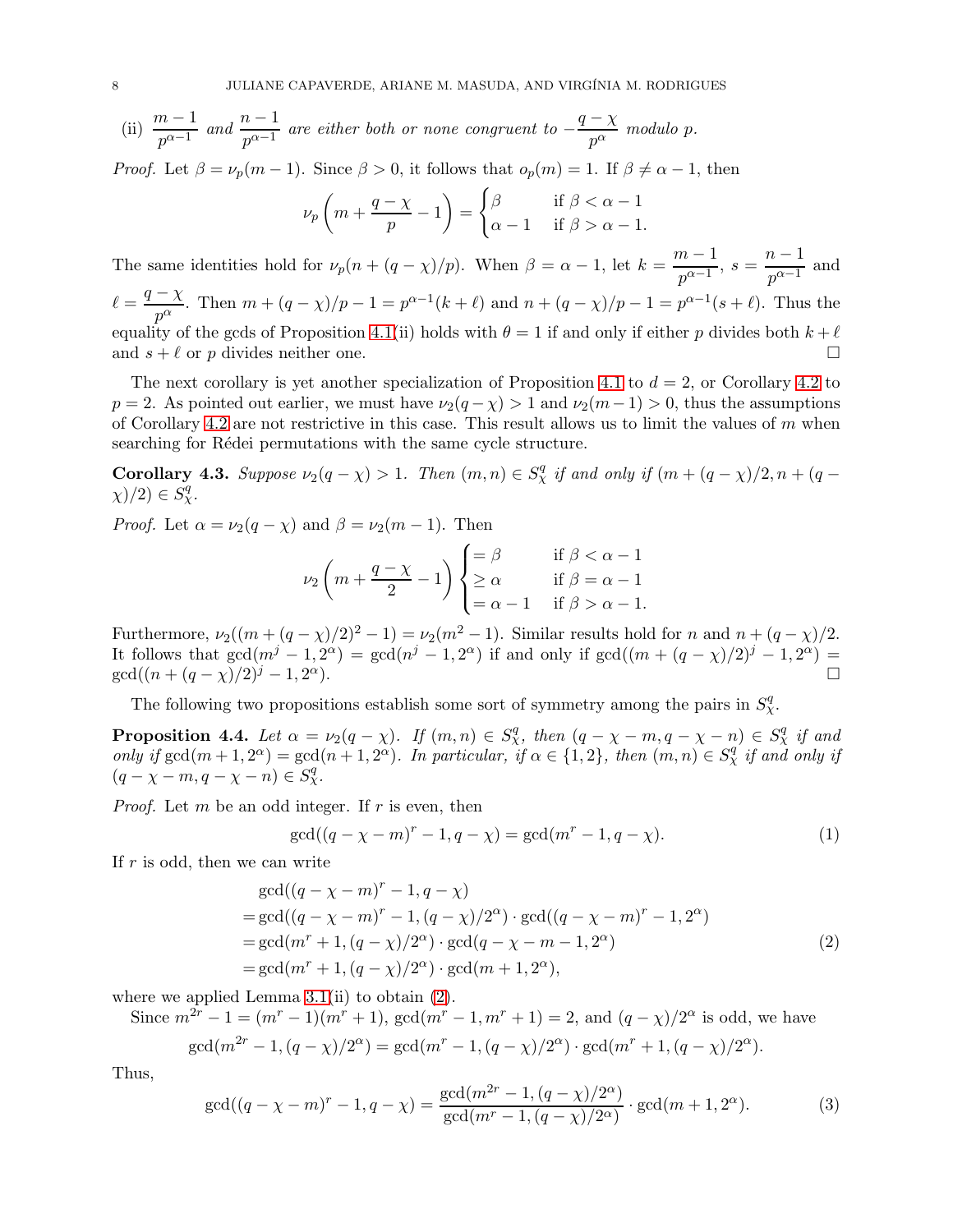If  $(m, n) \in S_{\chi}^q$ , then  $\gcd(m^r-1, q-\chi) = \gcd(n^r-1, q-\chi)$  for any positive integer r. By [\(1\)](#page-7-1),  $gcd((q - \chi - m)^r, q - \chi) = gcd((q - \chi - n)^r, q - \chi)$  for any even r. By [\(3\)](#page-7-2), if r is odd, then  $\gcd((q - \chi - m)^r, q - \chi) = \gcd((q - \chi - n)^r, q - \chi)$  if and only if  $\gcd(m + 1, 2^{\alpha}) = \gcd(n + 1, 2^{\alpha})$ . In the case  $\alpha \in \{1,2\}$ , one can easily verify that  $gcd(m-1,2^{\alpha}) = gcd(n-1,2^{\alpha})$  if and only if  $gcd(m+1, 2^{\alpha}) = gcd(n+1, 2^{\alpha})$  $\alpha$ ).

By a similar argument one can also prove the following.

**Proposition 4.5.** Suppose  $\alpha = \nu_2(q-\chi) > 1$  and  $(m, n) \in S_\chi^q$ . Then  $((q-\chi)/2-m, (q-\chi)/2-n) \in S_\chi^q$  $S^q_\chi$  *if and only if*  $gcd(m+1, 2^\alpha) = gcd(n+1, 2^\alpha)$ . In particular, if  $\alpha = 2$ , then  $(m, n) \in S^q_\chi$  *if and only if*  $((q - \chi)/2 - m, (q - \chi)/2 - n) \in S_{\chi}^{q}$ .

<span id="page-8-0"></span>**Example 4.6.** We now return to the case  $q = 49$  to illustrate the results in this section. All Rédei permutations over  $\mathbb{P}^1(\mathbb{F}_{49})$  are given in Table [3,](#page-5-0) sorted out based on their cycle structures. The pairs  $(m, n) \in S_\chi^{49}$  for  $\chi = -1$  and  $\chi = 1$  are shown in Figs. [1a](#page-8-1) and [1b](#page-8-1), respectively. We only display  $(m, n)$  with  $1 < m < n < q-\chi$ , symbol-coded by their cycle structures, that is, each symbol identifies pairs whose coordinates yield Rédei permutations with the same cycle structure. Clearly, points that belong to the same horizontal or vertical line have the same symbol.

<span id="page-8-1"></span>

FIGURE 1. Pairs  $(m, n) \in S_\chi^{49}$  with  $1 < m < n < 49 - \chi$ , symbol-coded by their cycle structures.

We notice that the pairs are distributed over lines of slope 1, each one of them containing all pairs  $(m, n)$  for which  $n = m + k(q - \chi)/d$  for the same values of d and k. The pairs along these lines can be obtained from a single pair by applying Proposition [4.1.](#page-6-2) For instance, in Fig. [1a](#page-8-1) the line at the bottom contains the pairs  $(13, 17)$ ,  $(23, 27)$ , and  $(33, 37)$ . The pairs  $(23, 27)$  and  $(33, 37)$ are obtained from (13,17) by adding  $10 = (q - \chi)/5$  and  $20 = 2(q - \chi)/5$  to both coordinates, respectively. In fact, all 41 pairs in Fig. [1a](#page-8-1) can be generated from  $(3, 13)$ ,  $(3, 17)$ ,  $(3, 23)$ ,  $(3, 27)$ ,  $(3, 33), (3, 37), (3, 47),$  $(3, 33), (3, 37), (3, 47),$  $(3, 33), (3, 37), (3, 47),$  and  $(13, 17)$  in this fashion, for different values of  $k(q - \chi)/d$ . In Table 4 we show each one of these generator pairs together with the pairs they generate along the lines. We observe that some of the pairs generated may lie on another line, as it happens for instance with the pairs (17, 23) and (27, 33). Starting with the pair  $(3, 47)$  on the line  $y = x + 44$ , adding  $(q - \chi)/5$  and  $2(q - \chi)/5$  to both coordinates and reducing modulo  $q - \chi = 50$ , would actually produce the pairs (23, 17) and (33, 27), respectively. However, since we only display pairs with the first coordinate smaller than the second one, the points shown are  $(17, 23)$  and  $(27, 33)$ , which lie on the line  $y = x + 6$ . All points in Fig. [1b](#page-8-1) lie on the line  $y = x + 24$ .

Since  $\nu_2(q - \chi) = 1$  for  $\chi = -1$ , Proposition [4.4](#page-7-3) implies that the plot in Fig. [1a](#page-8-1) is symmetric about the line  $y = -x + q - \chi$ . This does not happen when  $\chi = 1$ , as the reflections of the pairs  $(7,31)$  and  $(13,47)$  about this line are not in  $S_1^{49}$ .  $\diamond$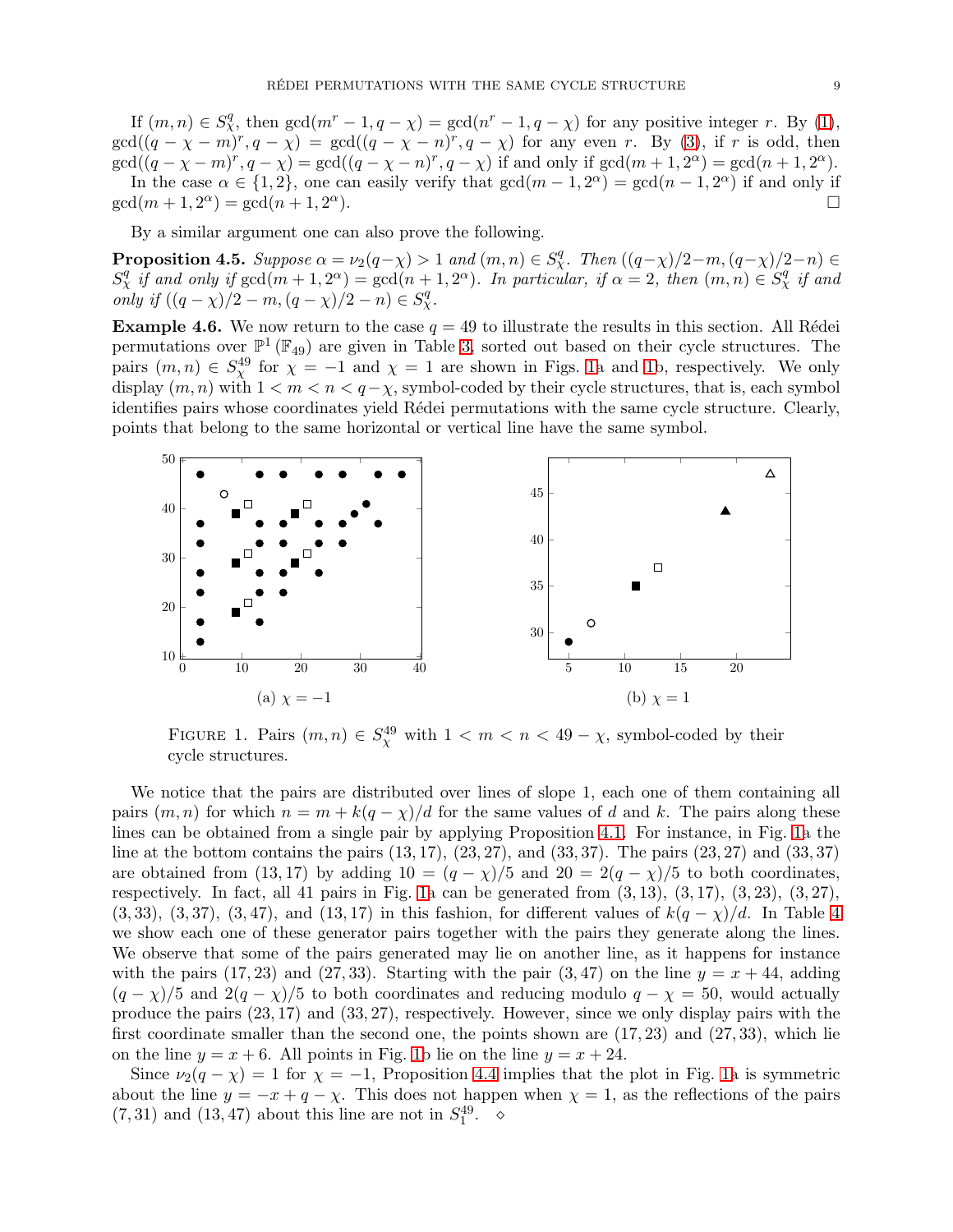<span id="page-9-1"></span>

| Equation             | Generator | $d_{i}$        | $(m+k \cdot 50/d, n+k \cdot 50/d),$                                    |
|----------------------|-----------|----------------|------------------------------------------------------------------------|
| of the line          | (m, n)    |                | $(n + k \cdot 50/d, m + k \cdot 50/d)$ in $\mathbb{Z}_{50}^2$          |
| $y=x+4$              | (13, 17)  | 5              | (23, 27), (33, 37)                                                     |
| $y = x + 44$         | (3, 47)   |                |                                                                        |
| $y=x+6$              |           | 5              | (17, 23), (27, 33)                                                     |
| $y = x + 10$ (3, 13) |           | 25             | $(9, 19), (11, 21), (13, 23), (17, 27), (19, 29), (21, 31), (23, 33),$ |
|                      |           |                | $(27, 37), (29, 39), (31, 41), (37, 47)$                               |
| $y = x + 14$ (3,17)  |           | 5              | (13, 27), (23, 37), (33, 47)                                           |
| $y = x + 36$         |           |                | (7, 43)                                                                |
| $y = x + 34$ (3,37)  |           | $\overline{5}$ | (13, 47)                                                               |
| $y = x + 16$         |           |                | (17, 33)                                                               |
| $y = x + 20$         | (3, 23)   | 25             | $(9, 29), (11, 31), (13, 33), (17, 37), (19, 39), (21, 41), (27, 47)$  |
| $y = x + 24$         | (3,27)    | 5              | (13, 37), (23, 47)                                                     |
| $y = x + 30$         | (3, 33)   | 25             | (9,39), (11,41), (17,47)                                               |

Table 4. The distribution of the points in Figure [1a](#page-8-1) over eleven lines and their corresponding generators.

At the end of Example [3.8](#page-3-4) we noted that  $S_1^q = S_{-1}^{\bar{q}}$  whenever  $q - \bar{q} = 2$ . The next result shows a relationship between  $S_{\chi}^{q}$  and  $S_{\chi}^{\bar{q}}$  when q and  $\bar{q}$  satisfy another condition.

**Proposition 4.7.** *Suppose that* q and  $\bar{q}$  are powers of a prime p such that  $\nu_p(q - \chi) = \nu_p(\bar{q} - \chi) =$  $\alpha > 0$  and  $(q - \chi)/p^{\alpha} + (\bar{q} - \chi)/p^{\alpha} \equiv 0 \pmod{p}$ . Then  $(m, m + (q - \chi)/p) \in S^q_\chi$  *if and only if*  $(m, m - (\bar{q} - \chi)/p) \in S_{\chi}^{\bar{q}}.$ 

*Proof.* We observe that  $(q - \chi)/p^{\alpha} + (\bar{q} - \chi)/p^{\alpha} \equiv 0 \pmod{p}$  if and only if  $(q - \chi)/p + (\bar{q} - \chi)/p \equiv 0$  $\pmod{p^{\alpha}}$ . Then

$$
\gcd\left(\left(m+\frac{q-\chi}{p}\right)^r-1,p^{\alpha}\right)=\gcd\left(\left(m-\frac{\bar{q}-\chi}{p}\right)^r-1,p^{\alpha}\right).
$$

Since  $gcd((m + (q - \chi)/p)^r - 1, (q - \chi)/p^{\alpha}) = gcd((m - (\bar{q} - \chi)/p)^r - 1, (q - \chi)/p^{\alpha}) = gcd(m^r 1, (q - \chi)/p^{\alpha}$ , the result follows.

## 5. Families of R´edei permutations with the same cycle structure

<span id="page-9-0"></span>In this section we find explicit families of Rédei permutations that share the same cycle structure. The first two families depend on the gcd of integers of the form  $c^k \pm 1$ .

Lemma 5.1. *We have*

(i) 
$$
gcd(c^k - 1, c^\ell - 1) = c^{gcd(k, \ell)} - 1,
$$
  
\n(ii)  $gcd(c^k + 1, c^\ell + 1) = \begin{cases} c^{gcd(k, \ell)} + 1 & \text{if } \nu_2(k) = \nu_2(\ell) \\ 2 & \text{if } \nu_2(k) \neq \nu_2(\ell) \text{ and } c \text{ is odd} \\ 1 & \text{if } \nu_2(k) \neq \nu_2(\ell) \text{ and } c \text{ is even,} \\ 2 & \text{if } \nu_2(k) < \nu_2(\ell) \\ 1 & \text{if } \nu_2(k) \geq \nu_2(\ell) \text{ and } c \text{ is odd} \\ 1 & \text{if } \nu_2(k) \geq \nu_2(\ell) \text{ and } c \text{ is odd} \end{cases}$   
\n(iii)  $gcd(c^k + 1, c^\ell - 1) = \begin{cases} c^{gcd(k, \ell)} + 1 & \text{if } \nu_2(k) = \nu_2(\ell) \\ 2 & \text{if } \nu_2(k) \geq \nu_2(\ell) \text{ and } c \text{ is odd} \\ 1 & \text{if } \nu_2(k) \geq \nu_2(\ell) \text{ and } c \text{ is even.} \end{cases}$ 

*Proof.* (i) This is a classical result, so we skip the proof.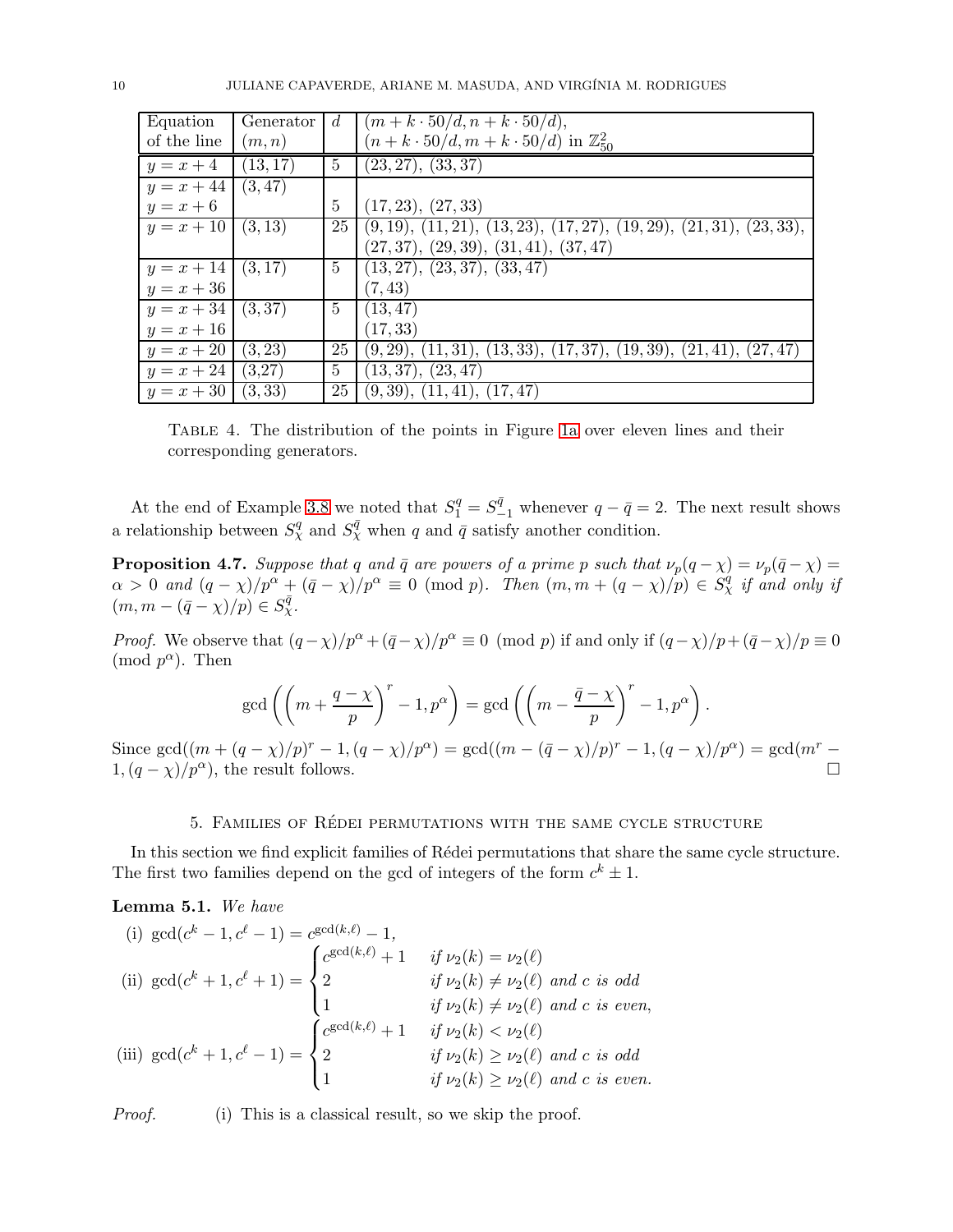(ii) Suppose that  $k \geq \ell$ . We first consider the case when  $gcd(k, \ell) = 1$ . Then

$$
gcd(c^{k} + 1, c^{\ell} + 1) = gcd(c^{k} - c^{\ell}, c^{\ell} + 1) = gcd(c^{\ell}(c^{k-\ell} - 1), c^{\ell} + 1)
$$
  
\n
$$
= gcd(c^{k-\ell} - 1, c^{\ell} + 1) = gcd(c^{k-\ell} + c^{\ell}, c^{\ell} + 1)
$$
  
\n
$$
= gcd(c^{\ell}(c^{k-2\ell} + 1), c^{\ell} + 1) = gcd(c^{k-2\ell} + 1, c^{\ell} + 1)
$$
  
\n
$$
= \cdots
$$
  
\n
$$
= gcd(c + 1, c + 1) \text{ or } gcd(c - 1, c + 1)
$$
  
\n
$$
= c + 1 \text{ or } gcd(c - 1, c + 1).
$$

We note that  $gcd(c^k + 1, c^{\ell} + 1) = c + 1$  if and only if both k and  $\ell$  are odd. Therefore

$$
\gcd(c^k + 1, c^\ell + 1) = \begin{cases} c + 1 & \text{if } \nu_2(k) = \nu_2(\ell) \\ 2 & \text{if } \nu_2(k) \neq \nu_2(\ell) \text{ and } c \text{ is odd} \\ 1 & \text{if } \nu_2(k) \neq \nu_2(\ell) \text{ and } c \text{ is even.} \end{cases}
$$

Now suppose that  $d := \gcd(k, \ell) > 1$ . Then  $\gcd(c^k+1, c^{\ell}+1) = \gcd((c^d)^{k/d}+1, (c^d)^{\ell/d}+1)$ . Since  $gcd(k/d, \ell/d) = 1$ , the result follows from the previous case.

(iii) Suppose that  $k \geq \ell$ . Let  $d := \gcd(k, \ell)$ . Then  $d = \gcd(k, k - \ell)$  and

$$
\gcd(c^k + 1, c^\ell - 1) = \gcd(c^k + 1, c^k + c^\ell)
$$
  
=  $\gcd(c^k + 1, c^\ell(c^{k-\ell} + 1))$   
=  $\gcd(c^k + 1, c^{k-\ell} + 1)$   
=  $\begin{cases} c^d + 1 & \text{if } \nu_2(k) = \nu_2(k - \ell) \\ 2 & \text{if } \nu_2(k) \neq \nu_2(k - \ell) \text{ and } c \text{ is odd} \\ 1 & \text{if } \nu_2(k) \neq \nu_2(k - \ell) \text{ and } c \text{ is even.} \end{cases}$ 

It turns out that  $\nu_2(k) = \nu_2(k - \ell)$  if and only if

$$
\frac{k(k-\ell)}{d^2} = \frac{k}{d}\left(\frac{k}{d}-\frac{\ell}{d}\right)
$$

is odd, which is equivalent to  $\nu_2(k) < \nu_2(\ell)$ . Using a similar argument, we obtain the desired result when  $k < \ell$ .

Our first family consists of Rédei permutations of the form  $R_{p^{\ell},a}$  on  $\mathbb{P}^1(\mathbb{F}_{p^k})$ .

**Proposition 5.2.** Let  $q = p^k$  where p is a prime, and  $1 \leq \ell_1, \ell_2 < k$ . Then  $(p^{\ell_1}, p^{\ell_2}) \in S^q_\chi$  if and *only if*

(i)  $gcd(\ell_1, k) = gcd(\ell_2, k)$  *and* (ii) *if*  $\chi = -1$ *, then either*  $\nu_2(\ell_1), \nu_2(\ell_2) > \nu_2(k)$  *or*  $\nu_2(\ell_1), \nu_2(\ell_2) \leq \nu_2(k)$ *.* 

*In this case, when* k *is prime, the cycle structure is*

$$
\begin{cases}\n(2 \times \{\bullet\}) \oplus \left(\frac{p^2 - 1}{4} \times \text{Cyc}(4)\right) & \text{if } \chi = -1 \text{ and } k = 2 \\
(2 \times \{\bullet\}) \oplus \left(\frac{p - 1}{2} \times \text{Cyc}(2)\right) \oplus \left(\frac{p^k - p}{2k} \times \text{Cyc}(2k)\right) & \text{if } \chi = -1 \text{ and } k, \ell_1, \ell_2 \text{ are odd} \\
((p + 1) \times \{\bullet\}) \oplus \left(\frac{p^k - p}{k} \times \text{Cyc}(k)\right) & \text{otherwise.} \n\end{cases}
$$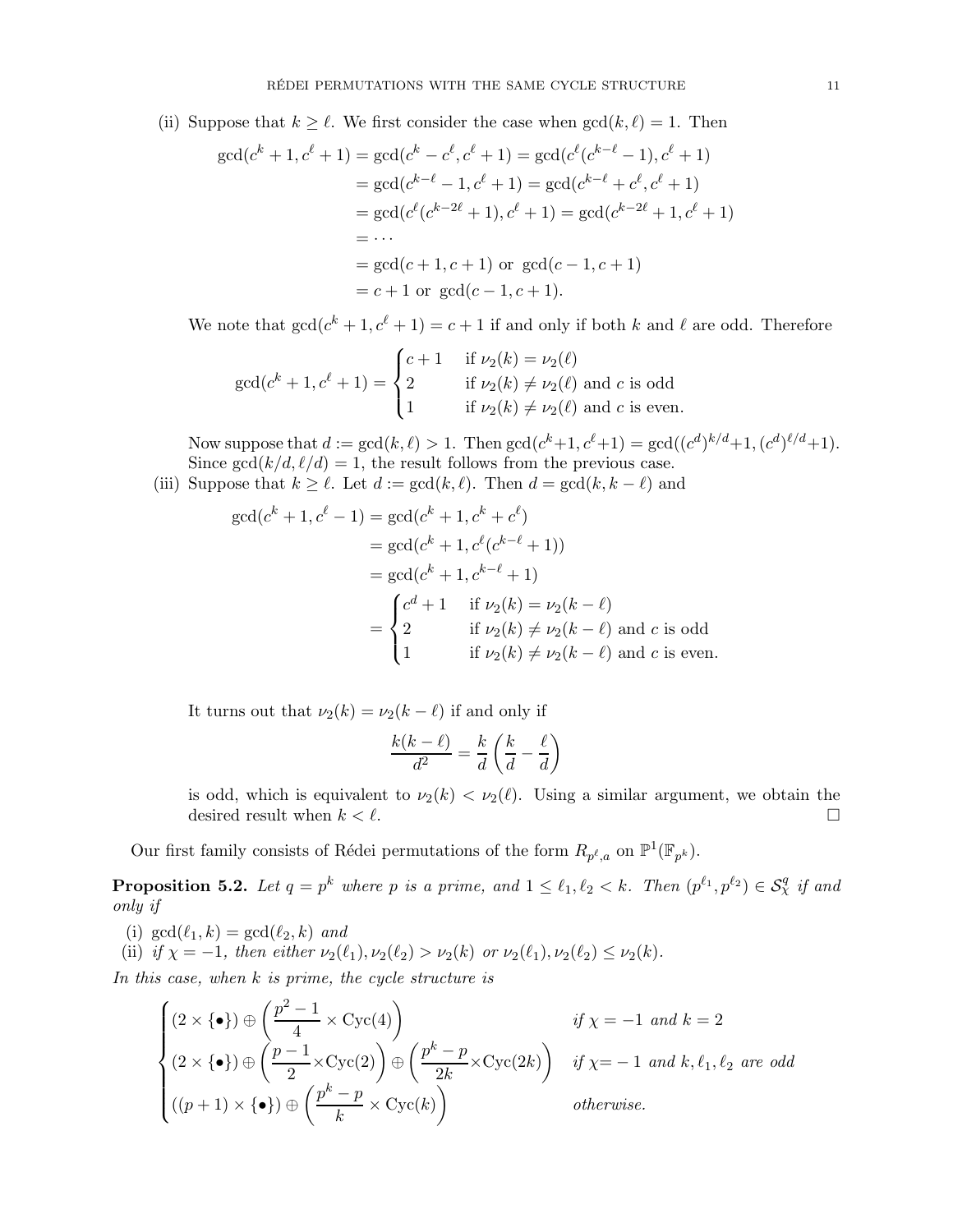*Proof.* We begin by observing that  $R_{p^{\ell},a}$  always induces a permutation since  $gcd(p^{\ell}, p^k - \chi) = 1$ .

Fix r. It is clear that  $gcd(\ell_1, k) = gcd(\ell_2, k)$  if and only if  $gcd(r\ell_1, k) = gcd(r\ell_2, k)$ . We treat the cases  $\chi = -1$  and  $\chi = 1$  separately.

- <u>Case 1</u>:  $\chi = -1$ The condition  $gcd(p^{r\ell_1} 1, p^k + 1) = gcd(p^{r\ell_2} 1, p^k + 1)$  is equivalent to either  $\nu_2(r\ell_1), \nu_2(r\ell_2) > \nu_2(k)$  and  $\gcd(\ell_1, k) = \gcd(\ell_2, k)$  or  $\nu_2(r\ell_1), \nu_2(r\ell_2) \leq \nu_2(k)$ .
	- Case 1.1:  $\nu_2(\ell_1), \nu_2(\ell_2) > \nu_2(k)$ In this case, we have  $gcd(p^{r\ell_i}-1, p^k+1)=p^{gcd(r\ell_i,k)}+1$  for  $i=1,2$ , and the result follows.
	- Case 1.2:  $\nu_2(\ell_1), \nu_2(\ell_2) \leq \nu_2(k)$ Since  $gcd(\ell_1, k) = gcd(\ell_2, k)$ , it follows that  $\nu_2(r\ell_1) = \nu_2(r\ell_2)$ , and so either  $\nu_2(r\ell_1)$ ,  $\nu_2(r\ell_2) > \nu_2(k)$  or  $\nu_2(r\ell_1), \nu_2(r\ell_2) \leq \nu_2(k)$ . Thus  $\gcd(p^{r\ell_1}-1, p^k+1) = \gcd(p^{r\ell_2}-1)$  $1, p^k + 1$  for every positive integer r. Next, we choose  $r = 2^{\nu_2(k)+1}$  to show that the condition  $gcd(\ell_1, k) = gcd(\ell_2, k)$  is

required. Otherwise, since  $\nu_2(r\ell_1), \nu_2(r\ell_2) > \nu_2(k)$ , we obtain that

$$
\gcd(p^{r\ell_1}-1, p^k+1) = p^{\gcd(r\ell_1, k)} + 1 \neq p^{\gcd(r\ell_2, k)} + 1 = \gcd(p^{r\ell_2}-1, p^k+1).
$$

Case 1.3:  $\nu_2(\ell_1) \leq \nu_2(k) < \nu_2(\ell_2)$ 

In this case,

$$
\gcd(p^{\ell_1}-1, p^k+1) = 2 < p^{\gcd(\ell_2, k)} + 1 = \gcd(p^{\ell_2}-1, p^k+1)
$$

shows that the numbers of fixed points in the first iteration are not the same.

<u>Case 2</u>:  $\chi = 1$ This case follows easily since  $gcd(p^{r\ell_i} - 1, p^k - 1) = p^{gcd(r\ell_i, k)}$  for  $i = 1, 2$ , concluding the first part of the proof.

We now discuss the cycle structure of  $R_{p^{\ell},a}$  depending on  $\chi$ , when k is prime.

<u>Case 1</u>:  $\chi = -1$ The number of fixed points in the  $r<sup>th</sup>$  iteration of  $R_{p^{\ell},a}$  is

$$
\gcd(p^{r\ell}-1, p^k+1) = \begin{cases} p^{\gcd(r\ell,k)} + 1 & \text{if } \nu_2(r\ell) > \nu_2(k) \\ 2 & \text{otherwise.} \end{cases}
$$

If  $k = 2$ , then  $\ell = 1$  and there are  $gcd(p-1, p^2+1) = 2$  fixed points in the first iteration. The number of fixed points only increases in the fourth iteration to  $gcd(p^4 - 1, p^2 + 1) = p^2 + 1$ . In this step, all points are fixed, so the non-fixed points are distributed over  $(p^2 - 1)/4$ cycles of length 4. Now suppose that  $k$  is an odd prime. We consider two cases.

Case 1.1:  $\ell$  is odd We have

$$
\gcd(p^{r\ell}-1, p^k+1) = \begin{cases} 2 & \text{if } r \text{ is odd} \\ p^{\gcd(r\ell,k)}+1 & \text{if } r \text{ is even.} \end{cases}
$$

This implies that in the first iteration there are two fixed points and no cycle of odd length. In addition, since  $\ell < k$ , we have

$$
\gcd(r\ell,k) = \begin{cases} 1 & \text{if } k \nmid r \\ k & \text{if } k \mid r \end{cases}
$$

and all points are fixed in the  $(2k)^{\text{th}}$  iteration. So the non-fixed points are distributed over  $(p-1)/2$  cycles of length 2 and  $(p^k - p)/(2k)$  cycles of length 2k. Case 1.2:  $\ell$  is even We have

$$
\gcd(p^{r\ell} - 1, p^k + 1) = p^{\gcd(r\ell, k)} + 1 = \begin{cases} p + 1 & \text{if } k \nmid r \\ p^k + 1 & \text{if } k \mid r. \end{cases}
$$

Hence there are  $p + 1$  fixed points and  $(p<sup>k</sup> - p)/k$  cycles of length k.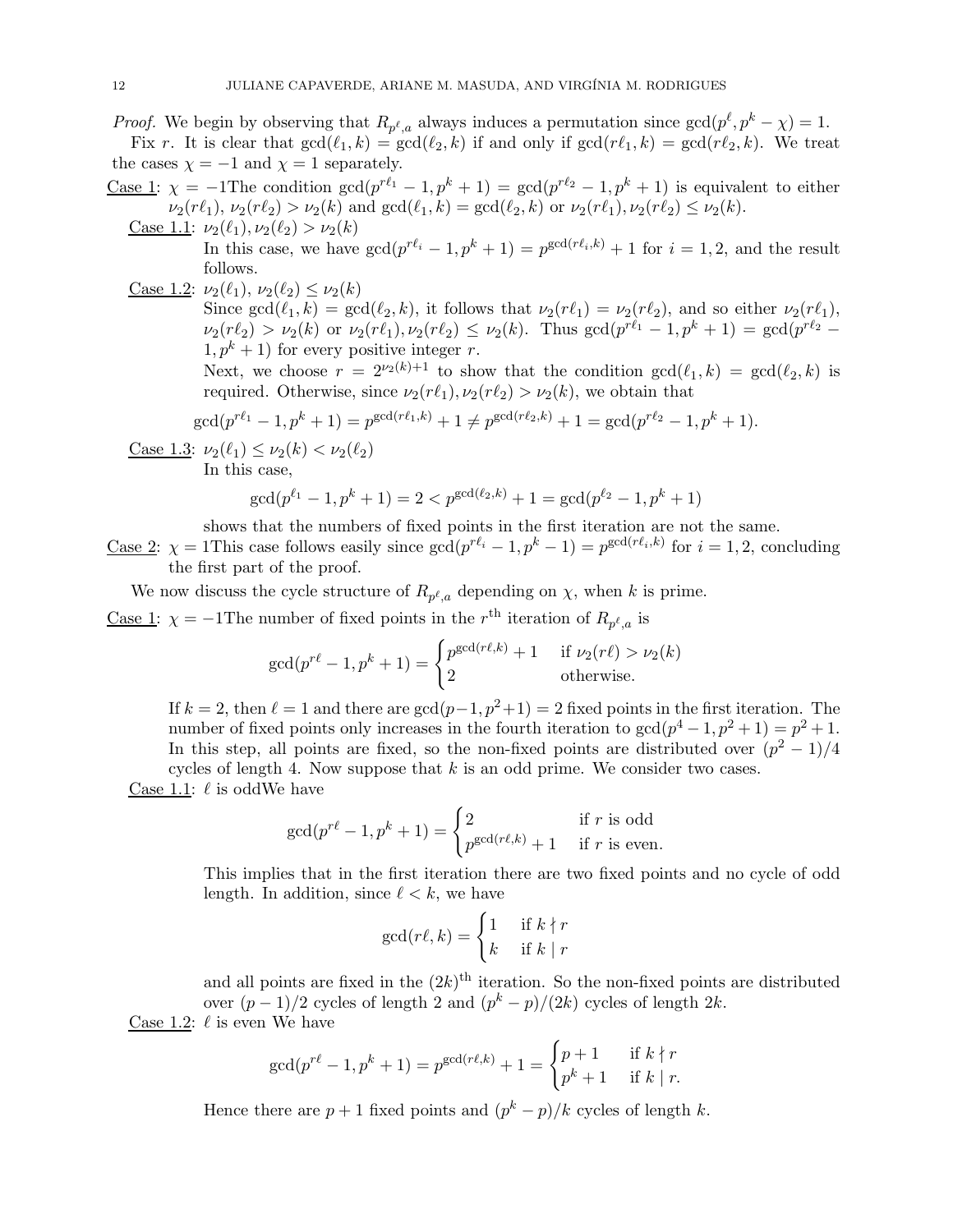<u>Case 2</u>:  $\chi = 1$ By Proposition 2.2(i), the length of each cycle is given by  $o_d(p^{\ell})$  where d is a divisor of  $q-1$ . Since  $p^{\ell k} \equiv 1 \pmod{d}$ , each cycle length is a divisor of k. In particular, if k is prime then the cycles have length 1 or k. The number of fixed points is  $gcd(p^{\ell} - 1, p^k - 1) + 2 =$  $p^{\gcd(\ell,k)} - 1 + 2 = p + 1$ . There are  $p^k - p$  points left, and thus  $(p^k - p)/k$  cycles of length

 $k$ .

The argument used in the last Case 2 shows that each cycle length of  $R_{p^{\ell},a}$  over  $\mathbb{P}^1(\mathbb{F}_{p^k})$  is a divisor of k or 2k, depending on whether  $\chi(a) = 1$  or  $-1$ , respectively.

<span id="page-12-0"></span>**Proposition 5.3.** Let q be a power of a prime p. Then  $(p, q - p + 1) \in S^q_\chi$  if and only if either  $\chi = -1$  and  $q = p^{2k}$  for some integer k or  $\chi = 1$  and  $q \in \{9, p\}$ . In this case, the cycle structure is

$$
\begin{cases}\n(2 \times {\bullet}) \oplus \bigoplus_{d|2k \atop \nu_2(d)=\nu_2(2k)} (N_{2d} \times \text{Cyc}(2d)) & \text{if } \chi = -1 \text{ and } q = p^{2k} \\
(4 \times {\bullet}) \oplus (3 \times \text{Cyc}(2)) & \text{if } \chi = 1 \text{ and } q = 9 \\
((p+1) \times {\bullet}) & \text{if } \chi = 1 \text{ and } q = p,\n\end{cases}
$$

 $where N<sub>i</sub> is the number of i-cycles and$ 

<span id="page-12-1"></span>
$$
N_{2d} = \frac{1}{2d} \left( p^d + 1 - \sum_{\substack{s|2d, s < 2d \\ \nu_2(s) = \nu_2(2d)}} 2sN_{2s} - 2 \right). \tag{4}
$$

*Proof.* We consider four cases.

Case 1:  $q = p$ 

We have  $\gcd(0, p - \chi) + 1 + \chi = p + 1$ . When  $\chi = 1$ , we have  $\gcd(p^r - 1, p - 1) + 2 = p + 1$ , so  $(p, 1) \in S_1^p$ . When  $\chi = -1$  and  $r = 1$ , we have  $gcd(p-1, p+1) = 2 \neq p+1$ , so  $(p, 1) \notin S_2^p$ . −1 Case 2:  $q = p^k$  with  $k > 1$  and  $\chi = 1$ 

We first consider the case  $p = 3$ . When  $r = 2$ , we have that

$$
\gcd(3^2 - 1, 3^k - 1) = \begin{cases} 2 & \text{if } k \text{ is odd} \\ 8 & \text{if } k \text{ is even} \end{cases}
$$

and  $gcd((3^k-3+1)^2-1,3^k-1)=3^k-1$  are different if and only if  $k \neq 2$ . The result for  $k = 2$  follows from Proposition 2.2(i). When  $p \neq 3$ , take  $r = k$ . We have that  $gcd(p^k - 1, p^k - 1) = p^k - 1$  and

$$
\gcd((p^k - p + 1)^k - 1, p^k - 1) = \begin{cases} \gcd((p-2)^k + 1, p^k - 1) & \text{if } k \text{ is odd} \\ \gcd((p-2)^k - 1, p^k - 1) & \text{if } k \text{ is even} \end{cases}
$$

are different, since it can be shown by induction that  $p^{k} - 1 > (p - 2)^{k} + 1$ . Case 3:  $q = p^{2k+1}$  and  $\chi = -1$ 

For  $r = 1$ , we have that

$$
\gcd(p-1, p^{2k+1} + 1) = 2
$$

and

$$
\gcd((p^{2k+1}-p+1)-1,p^{2k+1}+1)=\gcd(p+1,p^{2k+1}+1)=p+1
$$

are different.

Case 4:  $q = p^{2k}$  and  $\chi = -1$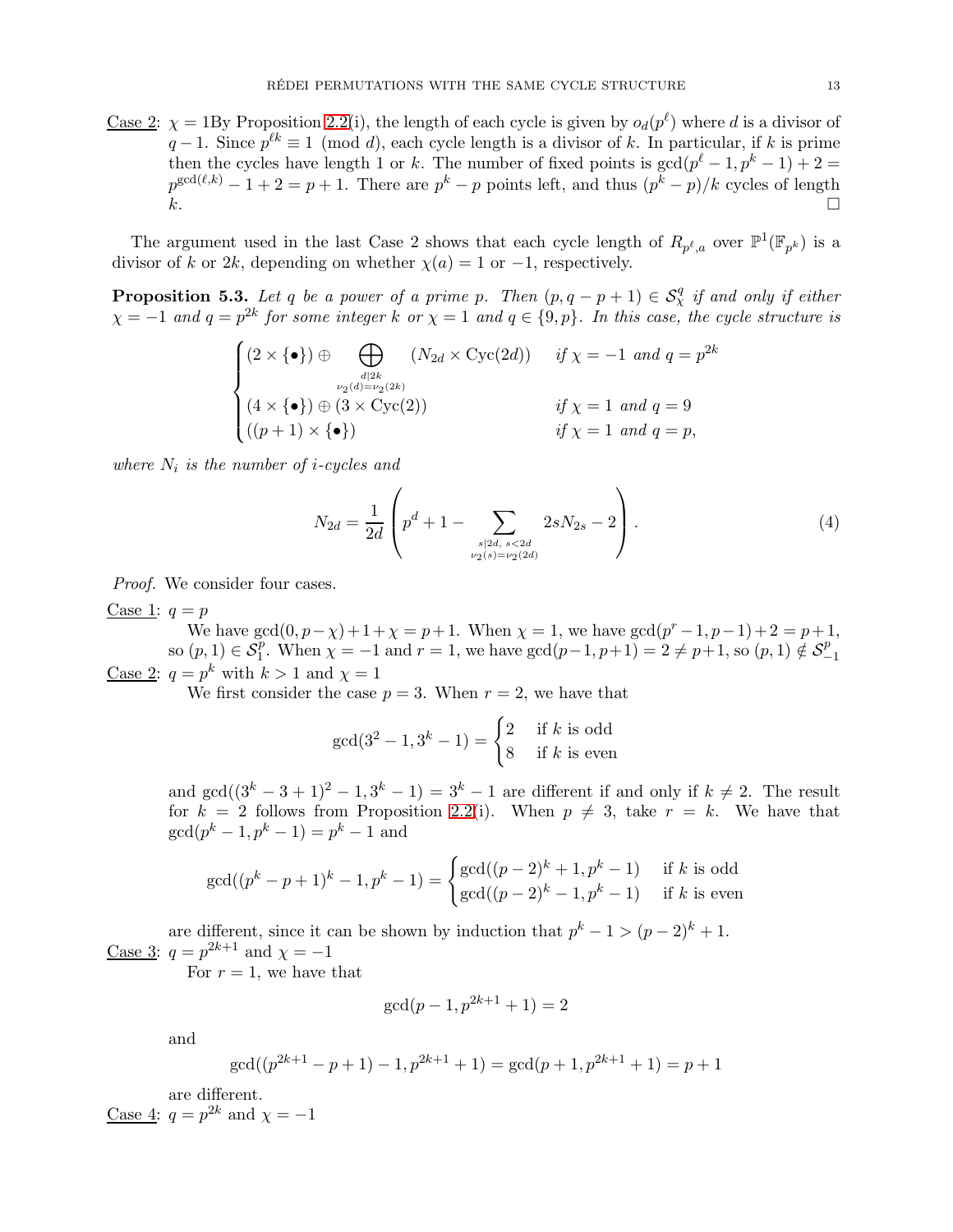We have that

$$
\gcd((q-p+1)^r - 1, q+1) = \gcd((-p)^r - 1, p^{2k} + 1)
$$
  
= 
$$
\begin{cases} \gcd(p^r + 1, p^{2k} + 1) = 2 & \text{if } r \text{ is odd} \\ \gcd(p^r - 1, p^{2k} + 1) & \text{if } r \text{ is even.} \end{cases}
$$

When r is odd, we also have that  $gcd(p^{r} - 1, p^{2k} + 1) = 2$ . Therefore  $(p, p^{2k} - p + 1) \in S^{p^{2k}}_{-1}$  $\frac{p}{-1}$ . In this case, the number of fixed points in the  $r<sup>th</sup>$  iteration is

$$
\gcd(p^r - 1, p^{2k} + 1) = \begin{cases} 2 & \text{if } \nu_2(r) \le \nu_2(2k) \\ p^{\gcd(r, 2k)} + 1 & \text{if } \nu_2(r) > \nu_2(2k). \end{cases}
$$

In particular, there is no cycle of odd length other than one. If  $r$  is even, then there are more than two fixed points in the  $r<sup>th</sup>$  iteration if and only if  $\nu_2(r) > \nu_2(2k)$ . In this case, the number of fixed points is  $p^d + 1$  where  $d = \gcd(r, 2k)$  with  $\nu_2(d) = \nu_2(2k)$ . The first iteration with  $p^d + 1$  fixed points corresponds to  $r = 2d$ . Thus, the graph has 2d-cycles for each divisor d of 2k such that  $\nu_2(d) = \nu_2(2k)$ . Then

$$
2dN_{2d} = p^d + 1 - \sum_{\substack{s \mid 2d, \ s < 2d \\ \nu_2(s) = \nu_2(2d)}} 2sN_{2s} - 2.
$$

The following example illustrates the previous result.

**Example 5.4.** By Proposition [5.3,](#page-12-0) both  $R_{3,a}$  and  $R_{3^{60}-2,b}$  have the same cycle structure on  $\mathbb{P}^1(\mathbb{F}_{3^{60}})$ when  $\chi(a) = \chi(b) = -1$ . To obtain the number of cycles and their corresponding lengths, we apply [\(4\)](#page-12-1) to every positive divisor d of  $2k = 60$  with  $\nu_2(d) = \nu_2(60) = 2$ .

- For  $d = 4$ , we get  $N_8 = (3^4 + 1 2) / 8$ , so  $N_8 = 10$ .
- For  $d = 12$ , we get  $N_{24} = \left(3^{12} + 1 8N_8 2\right)/24$ , so  $N_{24} = 22,140$
- For  $d = 20$ , we get  $N_{40} = (3^{20} + 1 8N_8 2)/40$ , so  $N_{40} = 87,169,608$ .
- For  $d = 60$ , we get  $N_{120} = (3^{60} + 1 8N_8 24N_{24} 40N_{40} 2)/120$ , so

 $N_{120} = 353, 259, 652, 293, 468, 362, 590, 059, 312.$ 

Hence the cycle structure is

$$
(2 \times {\bullet}) \oplus (10 \times \text{Cyc}(8)) \oplus (22,140 \times \text{Cyc}(24)) \oplus (87,169,608 \times \text{Cyc}(40))
$$
  

$$
\oplus (353,259,652,293,468,362,590,059,312 \times \text{Cyc}(120)) .
$$

We observe that  $q = p^k$  satisfying  $q \equiv 1 \pmod{8}$  is equivalent to having either  $p \equiv 1 \pmod{8}$ or k even. In particular, it applies to any q that is an even power of an odd prime.

**Proposition 5.5.** *If*  $q \equiv \chi \pmod{8}$ *, then* 

$$
\left(\frac{q-\chi}{4}+1, \frac{3(q-\chi)}{4}+1\right) \in S^q_{\chi}.
$$

*In this case, the cycle structure is*

$$
\begin{cases}\n\left(\left(\frac{q-\chi}{4}+\chi+1\right)\times\{\bullet\}\right)\oplus\left(\frac{3(q-\chi)}{8}\times\text{Cyc}(2)\right) & \text{if } \frac{q-\chi}{8} \text{ is odd} \\
\left(\left(\frac{q-\chi}{4}+\chi+1\right)\times\{\bullet\}\right)\oplus\left(\frac{q-\chi}{8}\times\text{Cyc}(2)\right)\oplus\left(\frac{q-\chi}{8}\times\text{Cyc}(4)\right) & \text{if } \frac{q-\chi}{8} \text{ is even.}\n\end{cases}
$$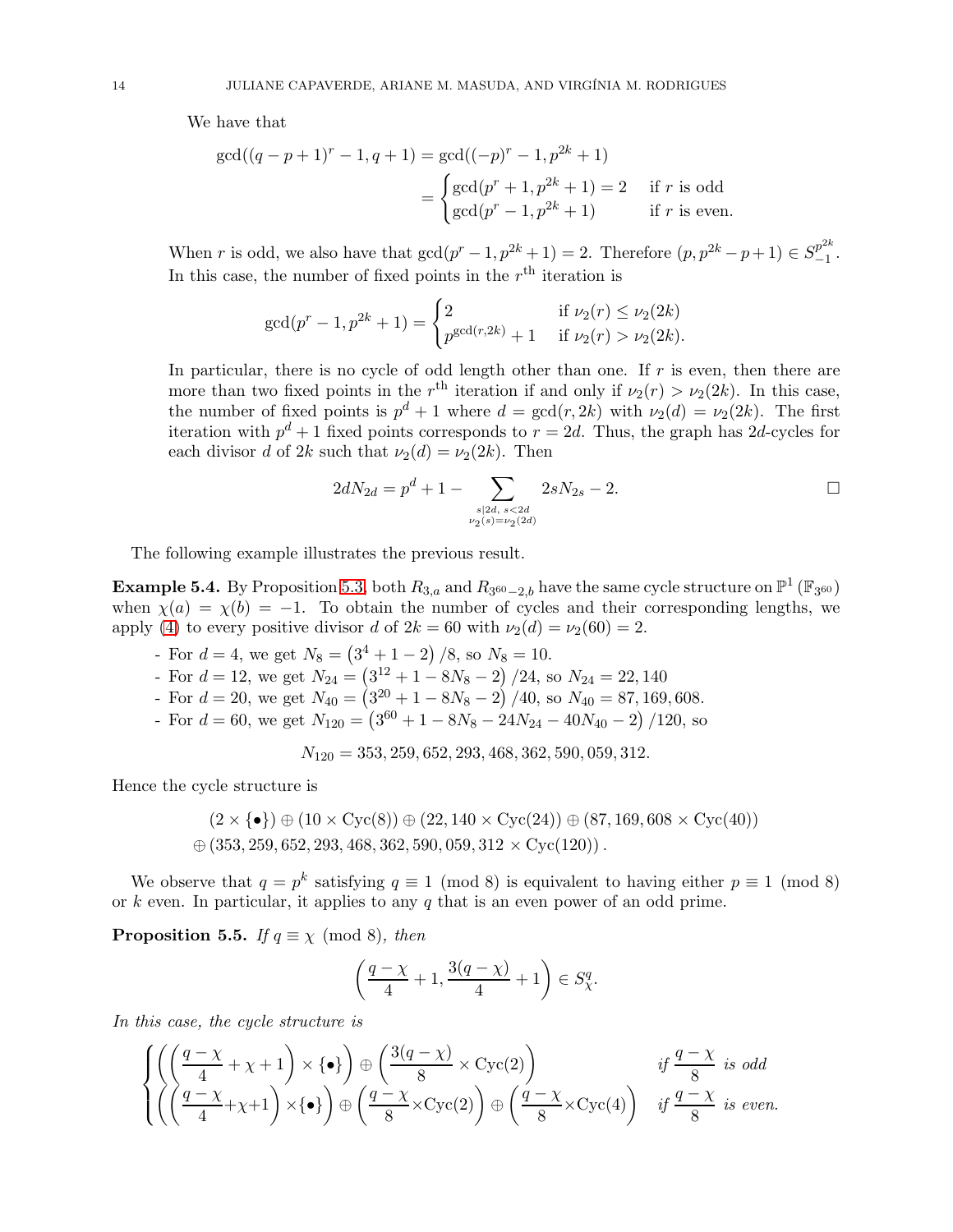*Proof.* If  $q \equiv \chi \pmod{8}$ , then  $\gcd((q - \chi)/4 + 1, q - \chi) = 1$  and  $\gcd((3(q - \chi))/4 + 1, q - \chi) = 1$ , so both  $R_{\frac{q-\chi}{4}+1,a}$  and  $R_{\frac{3(q-\chi)}{4}+1,b}$  induce permutations when  $\chi(a) = \chi(b) = \chi$ . Their cycle structures are the same if and only if

<span id="page-14-2"></span>
$$
\gcd\left(\left(\frac{q-\chi}{4}+1\right)^r - 1, q-\chi\right) = \gcd\left(\left(\frac{3(q-\chi)}{4}+1\right)^r - 1, q-\chi\right)
$$
(5)

for every positive integer  $r$ . We have

$$
\left(\frac{q-\chi}{4}+1\right)^r - 1 = \sum_{i=1}^r \binom{r}{i} \left(\frac{q-\chi}{4}\right)^i.
$$

By writing  $(q - \chi)/4 = 2k$  for some integer k and

$$
\left(\frac{q-\chi}{4}\right)^i = \frac{q-\chi}{4} \left(\frac{q-\chi}{4}\right)^{i-1} = (q-\chi) \cdot \frac{(2k)^{i-1}}{4},
$$

it follows that  $\left(\frac{q-\chi}{4}\right)$ 4  $\setminus^i$ is a multiple of  $q - \chi$  for  $i \geq 3$ . We conclude that  $\gcd\left(\left(\frac{q-\chi}{4}+1\right)^r-1, q-\chi\right)=\gcd\left(r\cdot\frac{q-\chi}{4}\right)$  $\frac{(r-1)(r-1)\cdot (q-\chi)^2}{32}$  $\left(\frac{-\chi}{32}, q - \chi\right)$  $=\frac{q-\chi}{4}$  $\frac{-\chi}{4} \cdot \gcd\left(r\left(1 + (r-1) \cdot \frac{q-\chi}{8}\right)\right)$ 8  $\bigg)$ , 4) . (6)

Analogously, we have

<span id="page-14-0"></span>
$$
\left(\frac{3(q-\chi)}{4}+1\right)^r - 1 = \sum_{i=1}^r \binom{r}{i} 3^i \left(\frac{q-\chi}{4}\right)^i,
$$

so

$$
\gcd\left(\left(\frac{3(q-\chi)}{4}+1\right)^r - 1, q-\chi\right) = \gcd\left(3r \cdot \frac{q-\chi}{4} + 9r(r-1) \cdot \frac{(q-\chi)^2}{32}, q-\chi\right)
$$

$$
= \frac{q-\chi}{4} \cdot \gcd\left(3r\left(1+3(r-1) \cdot \frac{q-\chi}{8}\right), 4\right)
$$

$$
= \frac{q-\chi}{4} \cdot \gcd\left(r\left(1+3(r-1) \cdot \frac{q-\chi}{8}\right), 4\right).
$$
(7)

The greatest common divisors in [\(6\)](#page-14-0) and [\(7\)](#page-14-1) are equal to

$$
\begin{cases}\n1 & \text{if } \nu_2(r) = 0 \\
2 & \text{if } \nu_2(r) = 1 \text{ and } \frac{q - \chi}{8} \text{ is even} \\
4 & \text{if either } \nu_2(r) \ge 2 \text{ or } \nu_2(r) = 1 \text{ and } \frac{q - \chi}{8} \text{ is odd.} \n\end{cases}
$$

In any event, we have that  $(5)$  holds for any positive integer r. When r is odd, the number of fixed points in any  $r<sup>th</sup>$  iteration is  $(q - \chi)/4 + \chi + 1$ , and so the only cycle of odd length has length one. In the second iteration, the number of fixed points is

<span id="page-14-1"></span>
$$
\begin{cases} q+1 & \text{if } \frac{q-\chi}{8} \text{ is odd} \\ \frac{q-\chi}{2}+\chi+1 & \text{if } \frac{q-\chi}{8} \text{ is even.} \end{cases}
$$

If  $(q-\chi)/8$  is odd, the Rédei function is an involution with  $(3(q-\chi))/8$  cycles of length 2. Otherwise, there are  $(q - \chi)/8$  cycles of length 2. In this case, all points are fixed in the fourth iteration, and so the remaining points are distributed over  $(q - \chi)/8$  cycles of length 4. so the remaining points are distributed over  $(q - \chi)/8$  cycles of length 4.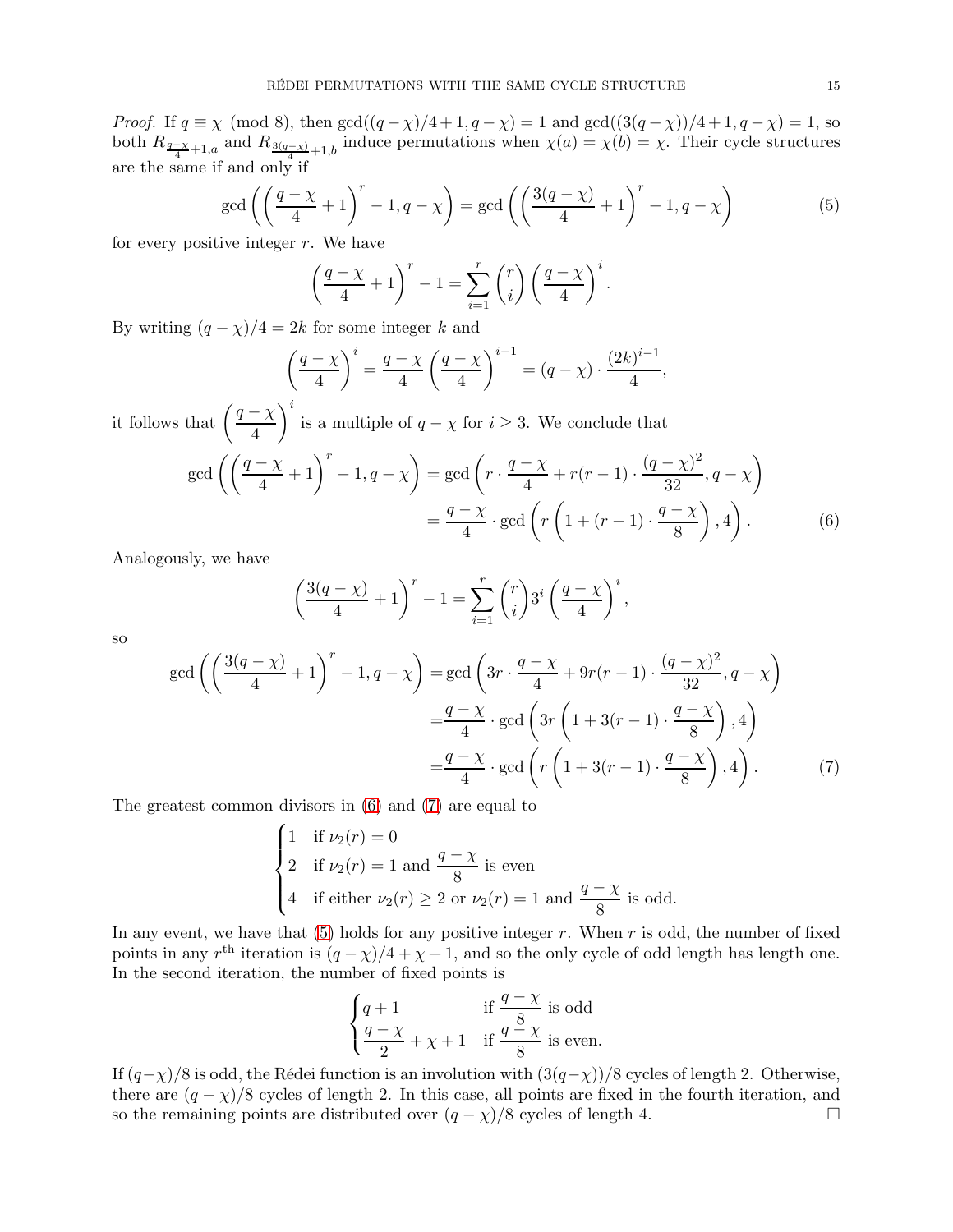**Proposition 5.6.** *If*  $q \equiv \chi \pm 2 \pmod{8}$ *, then* 

$$
\left(\frac{q-\chi\pm 2}{4},\frac{q-\chi\pm 4}{2}\right)\in S^q_\chi.
$$

*Proof.* If  $q \equiv \chi \pm 2 \pmod{8}$ , then  $(q - \chi \pm 2)/4$  and  $(q - \chi \pm 4)/2$  are odd and  $q - \chi$  is even. If  $d | (q - \chi \pm 4)/2$  and  $d | q - \chi$ , then  $d | 2 \left( \frac{q - \chi \pm 4}{2} \right)$  $\left(\frac{\chi \pm 4}{2}\right) - (q - \chi) = \pm 4.$  Also, if  $d' \mid (q - \chi \pm 2)/4$ and  $d' \mid q - \chi$ , then  $d' \mid 4\left(\frac{q - \chi \pm 2}{4}\right)$  $\left(\frac{\chi \pm 2}{4}\right) - (q - \chi) = \pm 2$ . Thus  $\gcd((q - \chi \pm 4)/2, q - \chi) = 1$  and  $gcd((q - \chi \pm 2)/4, q - \chi) = 1$  imply that both  $R_{(q-\chi \pm 2)/4,a}$  and  $R_{(q-\chi \pm 4)/2,b}$  induce permutations. Their cycle structures are the same if and only if

<span id="page-15-1"></span>
$$
\gcd\left(\left(\frac{q-\chi\pm 4}{2}\right)^r - 1, q-\chi\right) = \gcd\left(\left(\frac{q-\chi\pm 2}{4}\right)^r - 1, q-\chi\right) \tag{8}
$$

for every positive integer r. Write  $q - \chi = 8k \pm 2$  for some integer k. Then  $(q - \chi \pm 2)/4 = 2k \pm 1$ and  $(q - \chi \pm 4)/2 = 4k \pm 3$ . Since  $q - \chi = 2(4k \pm 1)$ , it follows that

$$
\gcd\left(\left(\frac{q-\chi\pm 2}{4}\right)^r - 1, q-\chi\right) = \gcd((2k\pm 1)^r - 1, 2) \cdot \gcd((2k\pm 1)^r - 1, 4k\pm 1)
$$

$$
= 2 \gcd((2k\pm 1)^r - 1, 4k\pm 1)
$$

and

$$
\gcd\left(\left(\frac{q-\chi\pm 4}{2}\right)^r - 1, q-\chi\right) = \gcd((4k\pm 3)^r - 1, 2) \cdot \gcd((4k\pm 3)^r - 1, 4k\pm 1)
$$

$$
= 2 \gcd((4k\pm 3)^r - 1, 4k\pm 1).
$$

Furthermore, since  $2k \pm 1 \equiv -2k \pmod{4k \pm 1}$  and  $4k \pm 3 \equiv \pm 2 \pmod{4k \pm 1}$ , we have

$$
\gcd((2k \pm 1)^{r} - 1, 4k \pm 1) = \gcd((-2k)^{r} - 1, 4k \pm 1)
$$

and

$$
\gcd((4k \pm 3)^{r} - 1, 4k \pm 1) = \gcd((\pm 2)^{r} - 1, 4k \pm 1).
$$

Hence [\(8\)](#page-15-1) is equivalent to

$$
\gcd((-2k)^r - 1, 4k \pm 1) = \gcd((\pm 2)^r - 1, 4k \pm 1).
$$

This equality holds for  $r = 1$  as both gcds are either 1 or 3. For  $r \geq 2$ , we claim that if  $d | 4k \pm 1$ , then  $d \mid (-2k)^r - 1$  if and only if  $d \mid (\pm 2)^r - 1$ . First, suppose  $d \mid 4k \pm 1$  and  $d \mid (-2k)^r - 1$ . Then  $4k \equiv \mp 1 \pmod{d}$ , so  $(4k)^r \equiv (\mp 1)^r \pmod{d}$ . On the other hand,

$$
(4k)^r = (-2)^r (-2k)^r \equiv (-2)^r \pmod{d}.
$$

Therefore  $(-2)^r \equiv (\mp 1)^r \pmod{d}$ , so  $(\pm 2)^r \equiv 1 \pmod{d}$ . Conversely, suppose  $d | 4k \pm 1$  and  $d \mid (\pm 2)^r - 1$ . Then  $d \mid 4k \pm (\pm 2)^r = 4(k \pm (\pm 2)^{r-2})$  implies that  $d \mid k \pm (\pm 2)^{r-2}$  since d is odd. So  $-k \equiv \pm (\pm 2)^{r-2} \pmod{d}$  and  $(\pm 2)^r \equiv 1 \pmod{d}$  give that

$$
(-2k)^r = (-k)^r 2^r \equiv (\pm (\pm 2)^{r-2})^r 2^r \equiv 1 \pmod{d}.
$$

#### 6. Concluding remarks

<span id="page-15-0"></span>We recall that  $S_\chi^q$  is the set of all  $(m, n) \in \mathbb{N}^2$  such that  $R_{m,a}$  and  $R_{n,b}$  are Rédei permutations with the same cycle structure for some  $a, b \in \mathbb{F}_q$  with  $\chi(a) = \chi(b) = \chi$ . In this paper we provide a criterion for a pair to belong to  $S_{\chi}^{q}$  that can be used to generate all Rédei permutations  $R_{m,a}$  with the same cycle structure, subject to a being a square or not in  $\mathbb{F}_q$ . We also completely describe the counterpart, consisting of R´edei permutations that are isolated, by showing that they are precisely the isolated R´edei involutions. This provides a link with our previous work, where we establish a formula for m such that  $R_{m,a}$  is an isolated involution, and for all pairs of non-isolated involutions